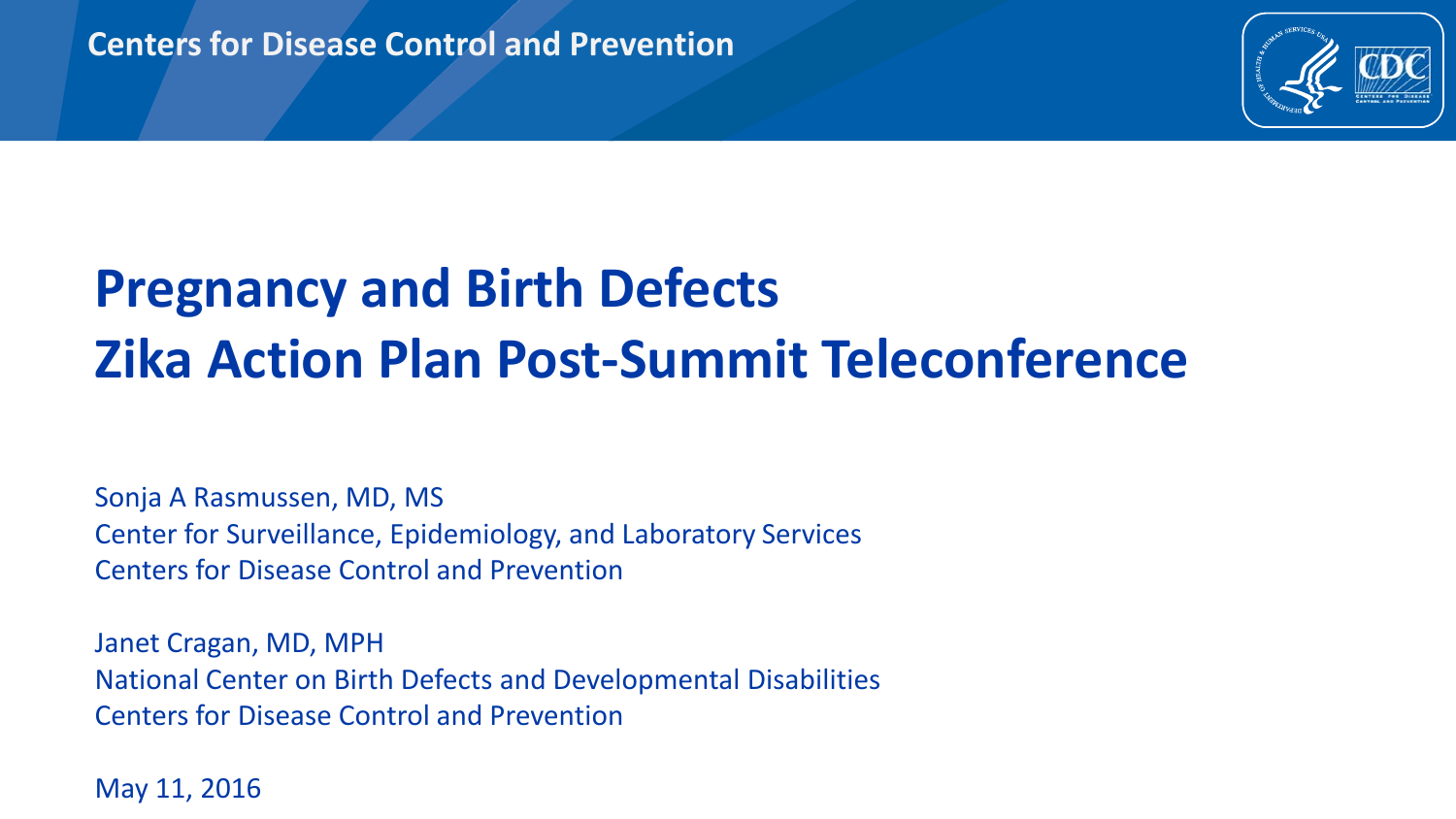## **After this teleconference learners will be able to**

- Review what we know and don't know about Zika virus infection in pregnancy, and Zika-related pregnancy and infant outcomes.
- Describe CDC's response to the threats posed by the Zika virus, including monitoring pregnancy and infant outcomes.
- Review specific considerations regarding monitoring and response to Zikaassociated infant outcomes, and what CDC is doing to support rapid casefinding and referral to services for affected families.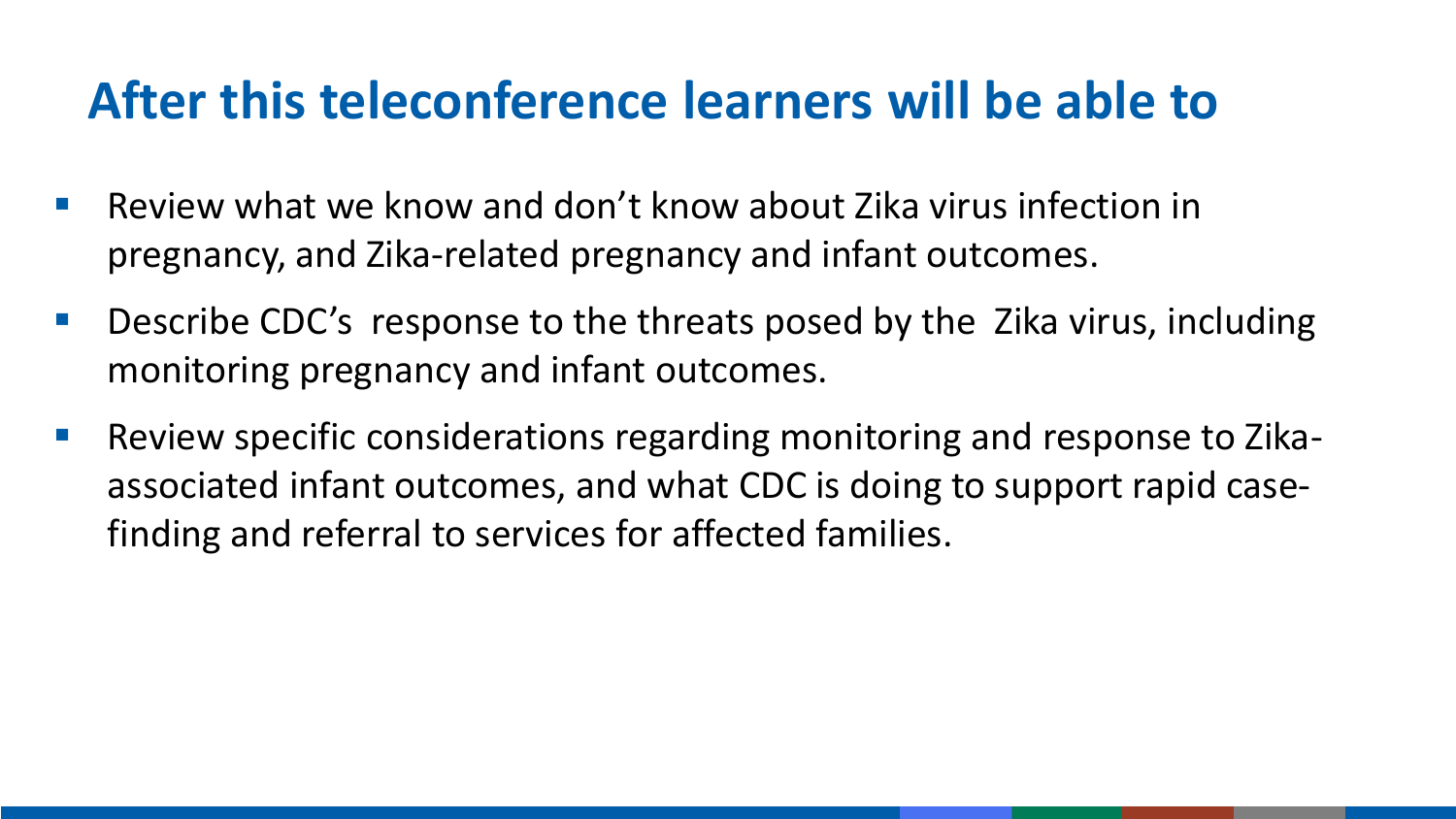#### **Zika and Pregnancy**

Sonja A Rasmussen, MD, MS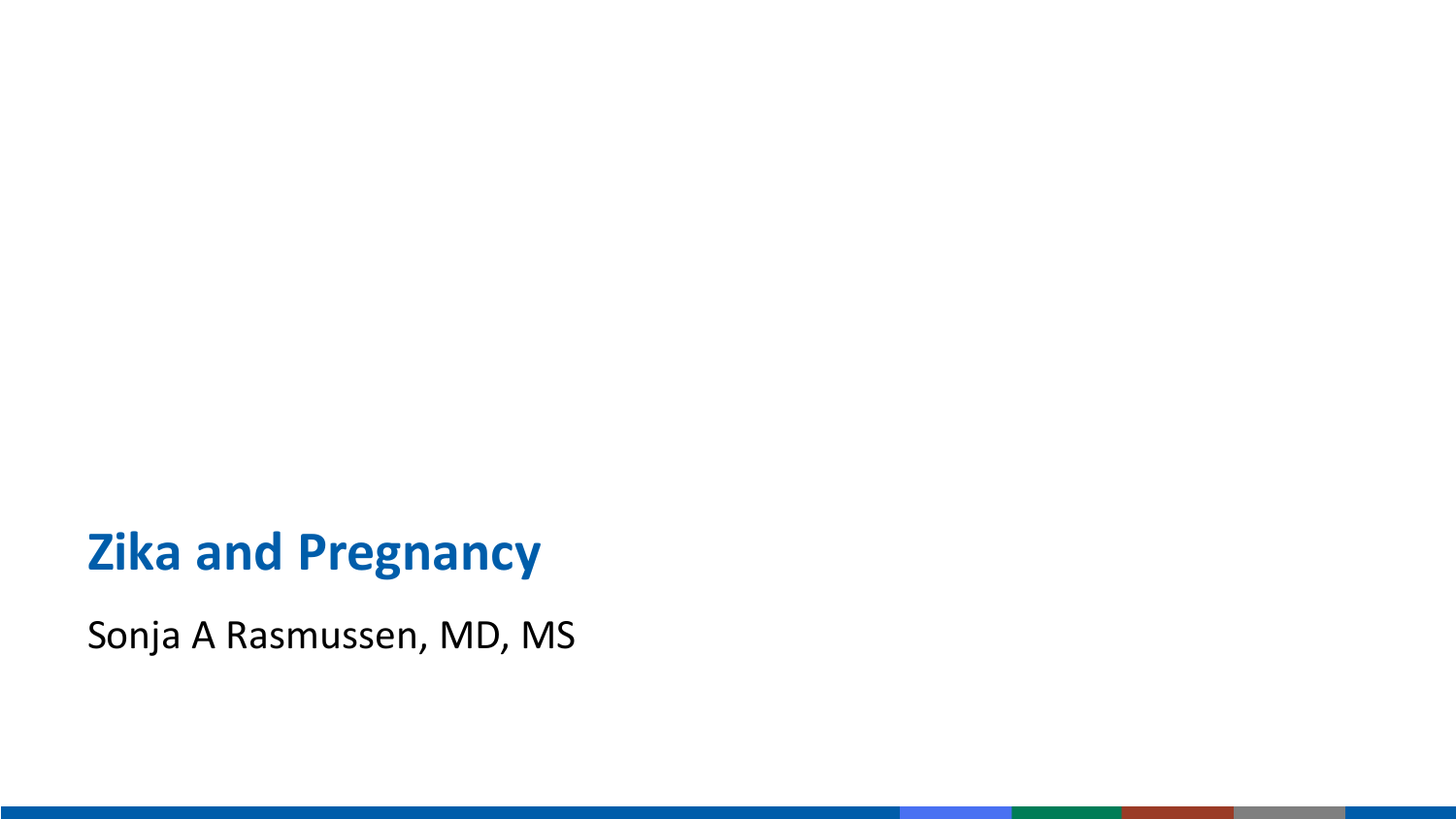



"Never before in history has there been a situation where a bite from a mosquito could result in a devastating malformation ..."<br>
- T. Frieden, Fortune-April 13, 2016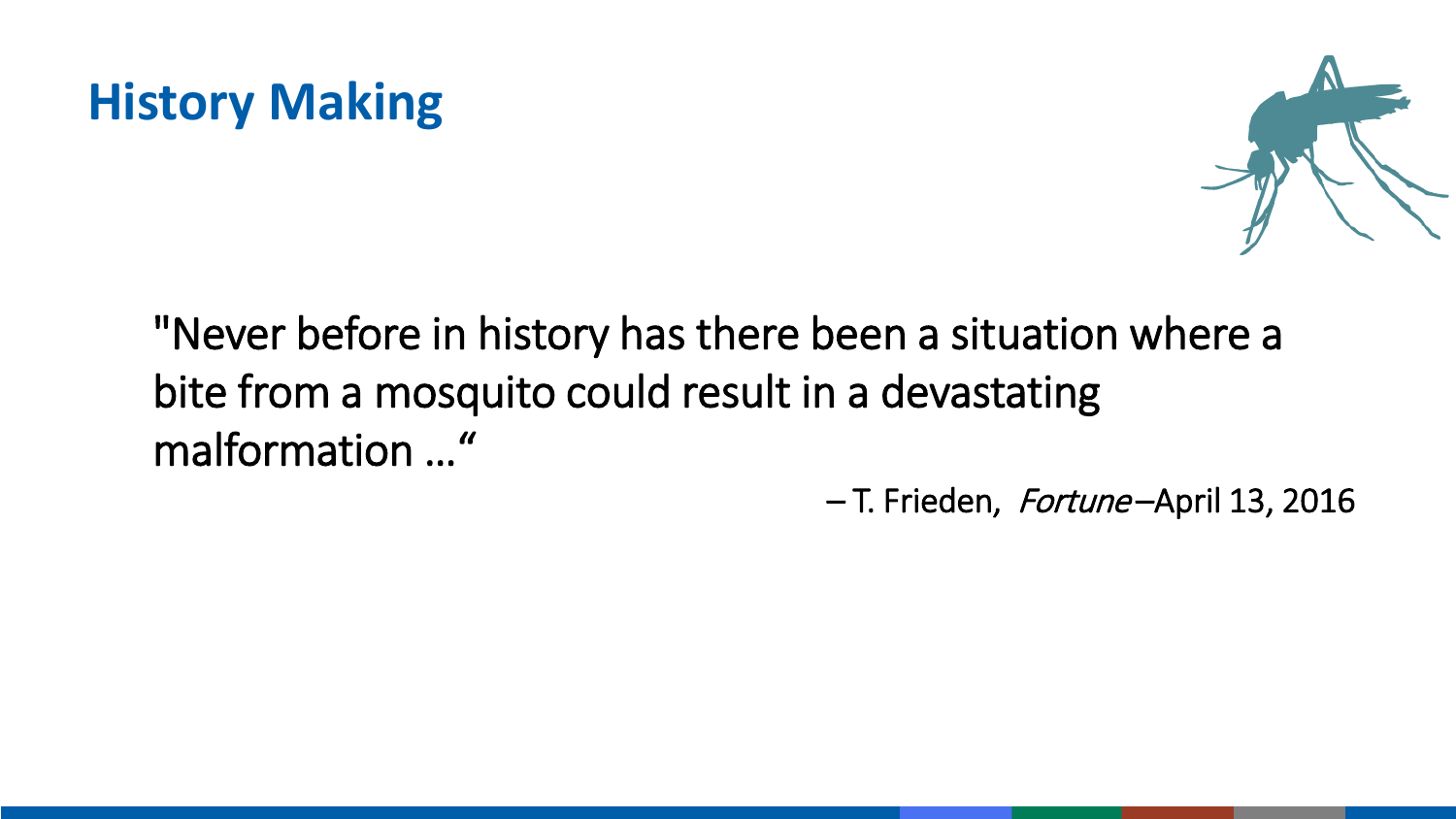# **Zika Virus Clinical Disease Course and Outcomes: Adults and Children**

- Clinical illness usually mild
- Many infections asymptomatic
- When symptoms do occur, they last several days to a week
- Severe disease requiring hospitalization uncommon
- Fatalities are rare
- Guillain-Barré syndrome reported in patients following suspected Zika virus infection

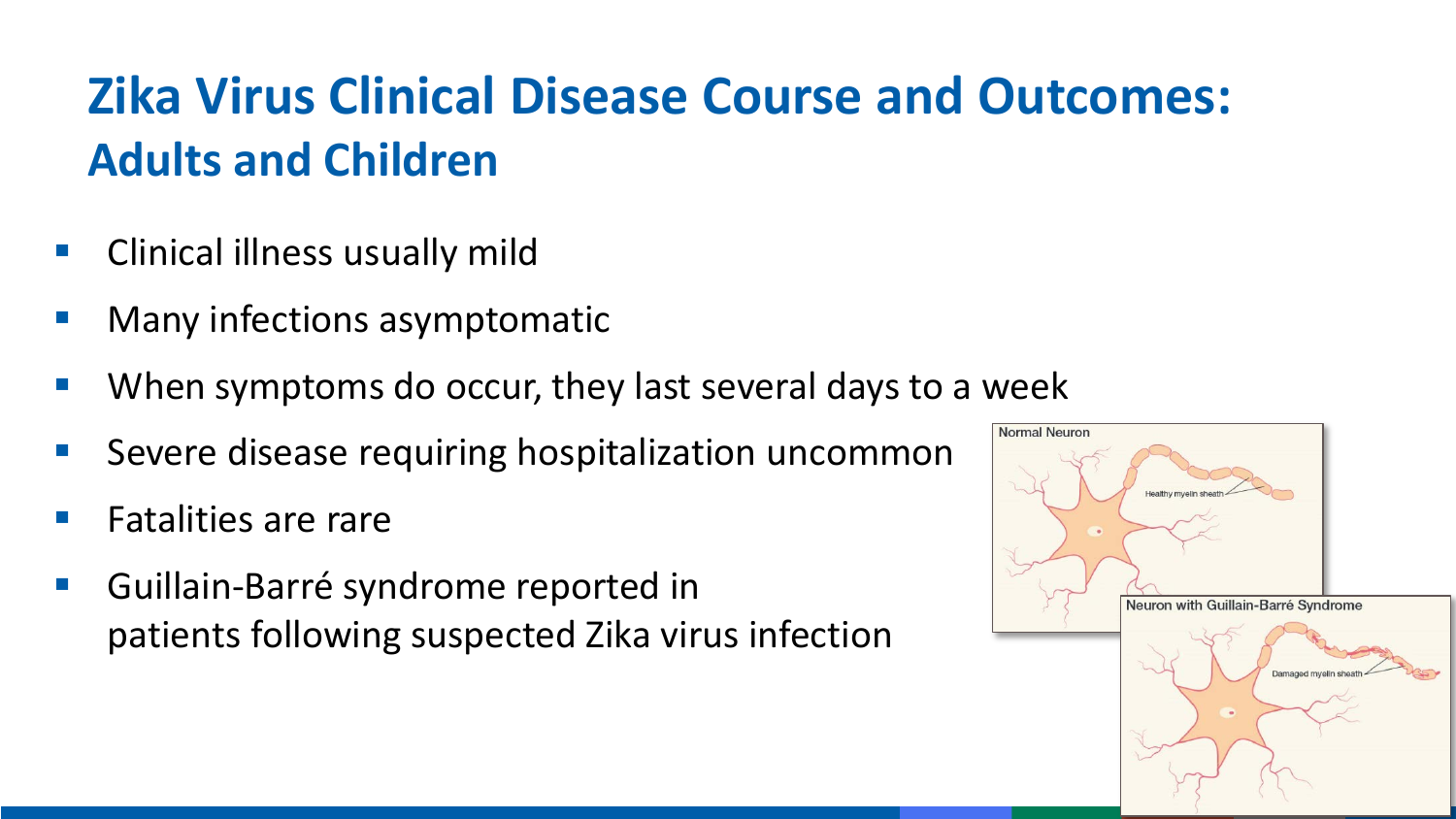#### **Zika Virus Infection in Pregnant Women**

- **Pregnant women can be infected** 
	- Through a mosquito bite
	- Through sex with an infected male
- **If infected around conception** 
	- Zika might present risk to fetus
- **If infected during pregnancy** 
	- Zika can be passed to the fetus during pregnancy or around the time of birth

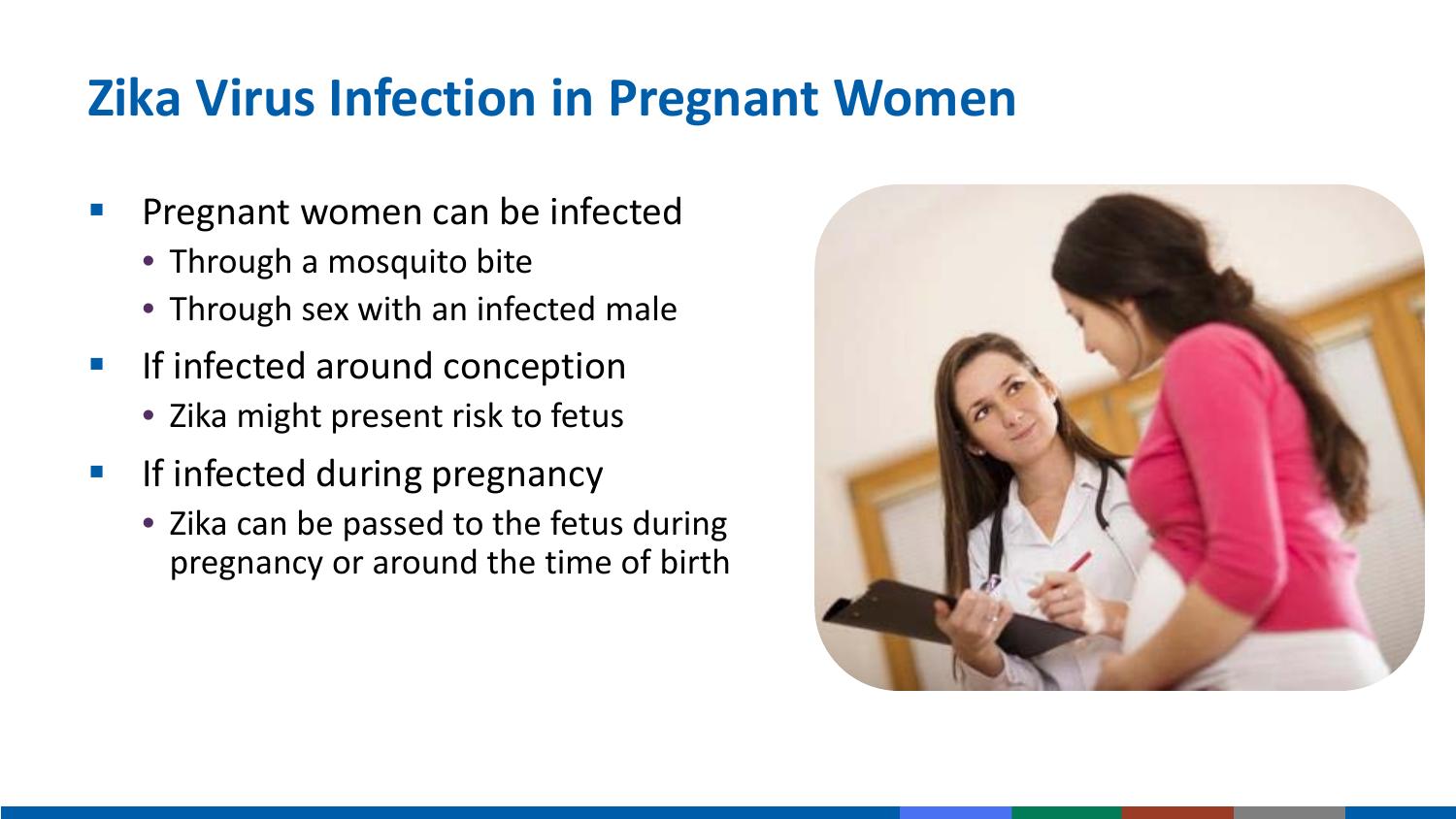# **CDC Lab Confirms Zika In Fetal Tissues**

- Evidence of Zika virus has been identified in:
	- Amniotic fluid
	- Placenta
	- Brain
	- Products of conception

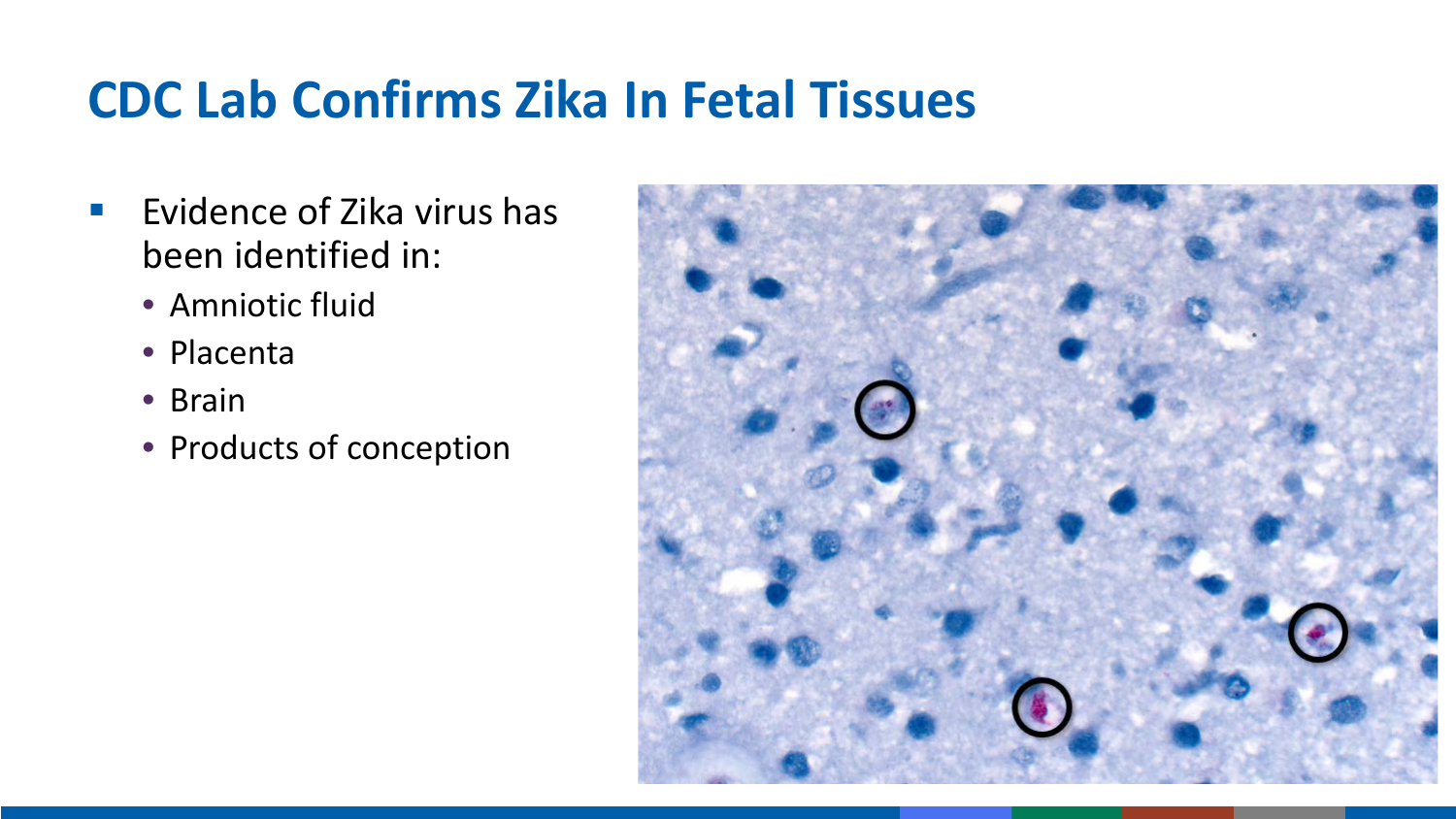## **Infants with Microcephaly**





Images courtesy of C. Moore and Nova Diagnóstico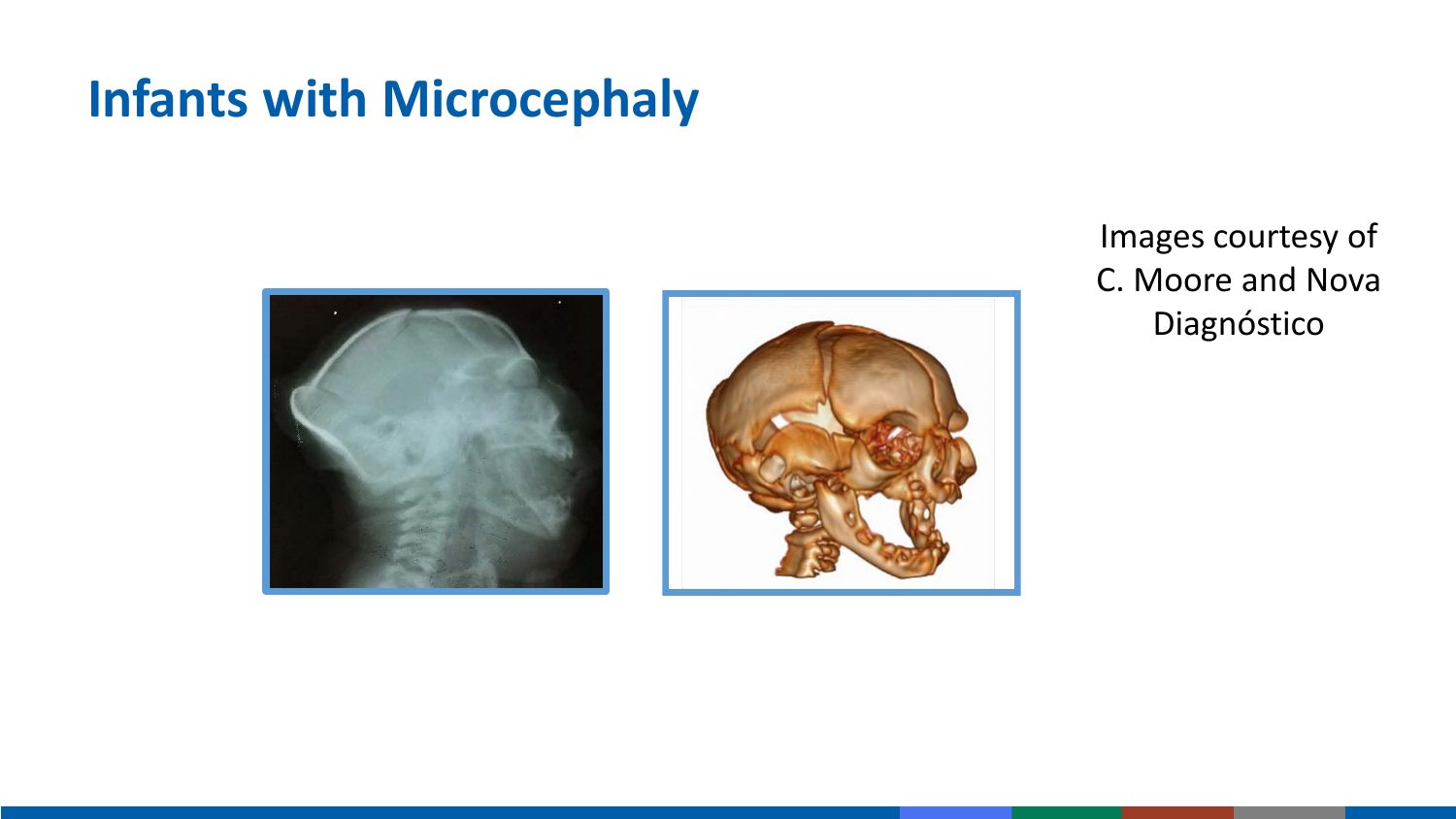## **Zika is a cause of microcephaly**

The NEW ENGLAND JOURNAL of MEDICINE

SPECIAL REPORT

Zika Virus and Birth Defects - Reviewing the Evidence for Causality

#### **April 13, 2016**

Rasmussen SA, Jamieson DJ, Honein MA, Petersen LR. Zika Virus and Birth Defects[–](http://www.cdc.gov/ncbddd/birthdefects/microcephaly.html) Reviewing the Evidence for Causality. New Engl J Med. 2016 Apr 13.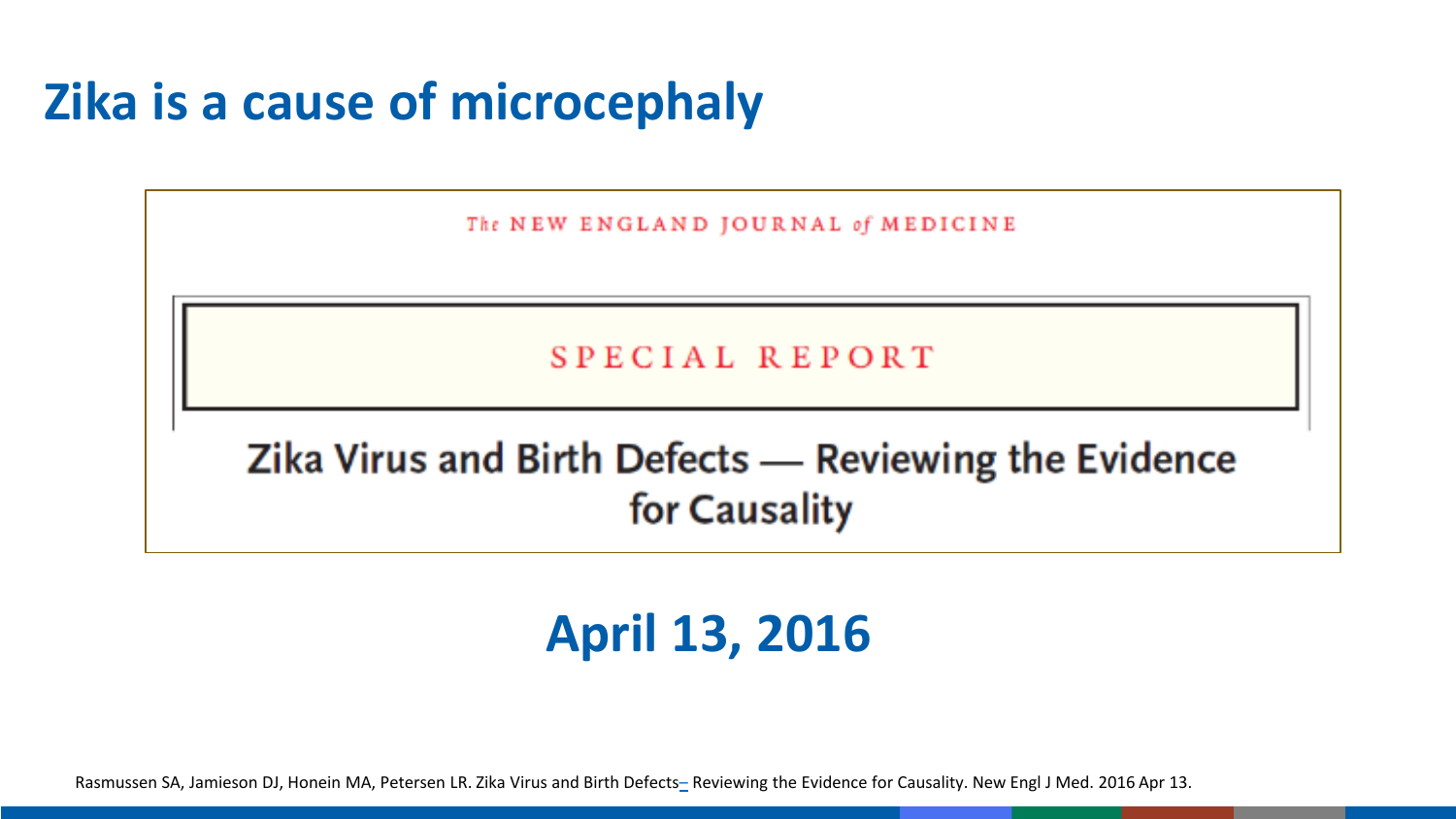#### **Many Questions Remain**

- What is the level of risk from a Zika virus infection during pregnancy?
- When during pregnancy Zika virus infection poses the highest risk to the fetus?
- What is the full range of potential health problems that Zika virus infection may cause?
- What are other factors (e.g., co-occurring infection) that might affect the risk for birth defects?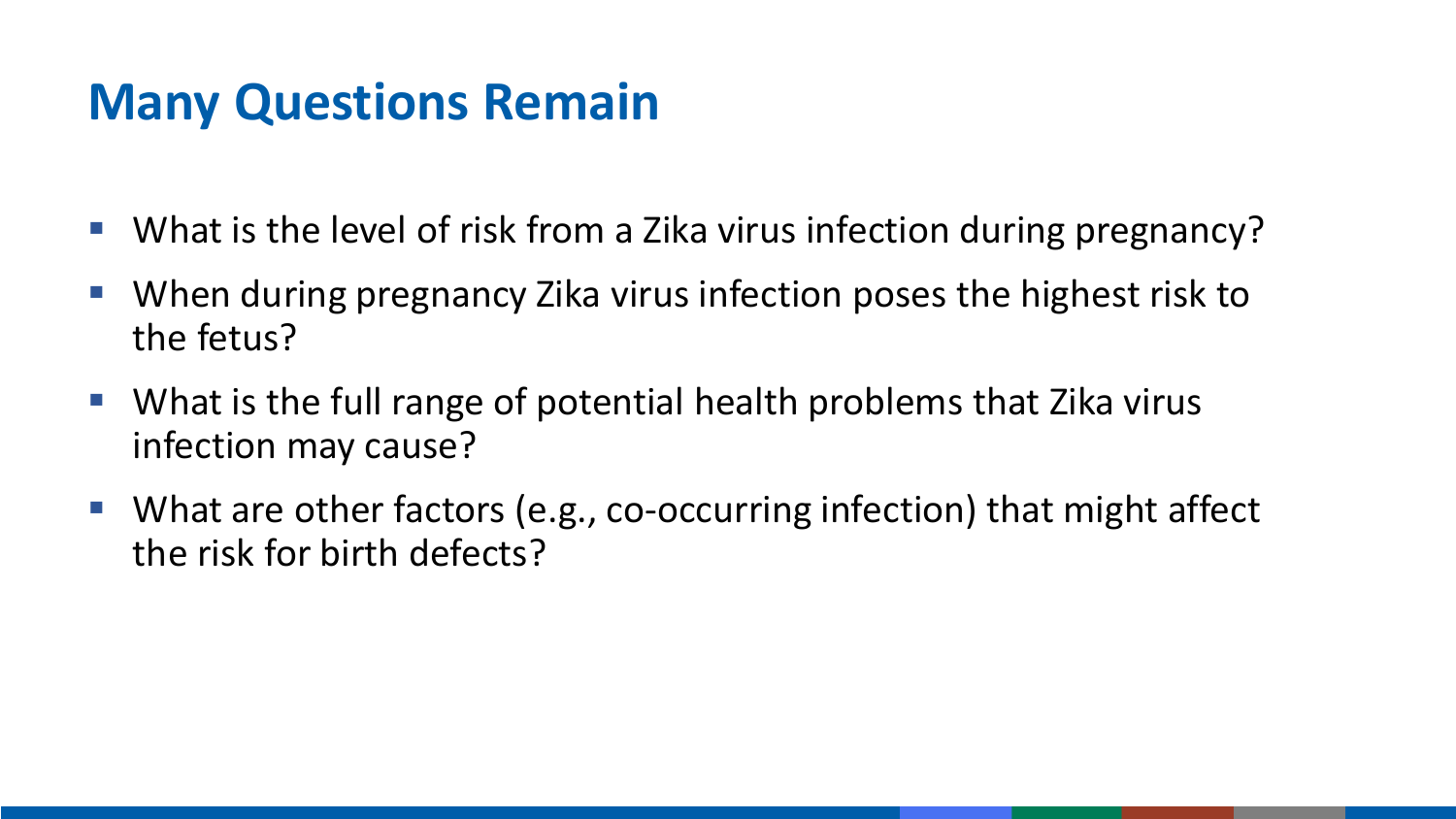## **Collecting data for action**



#### Zika Active Pregnancy Surveillance System (Puerto Rico)



#### Proyecto Vigilancia de Embarazadas con Zika (Colombia)

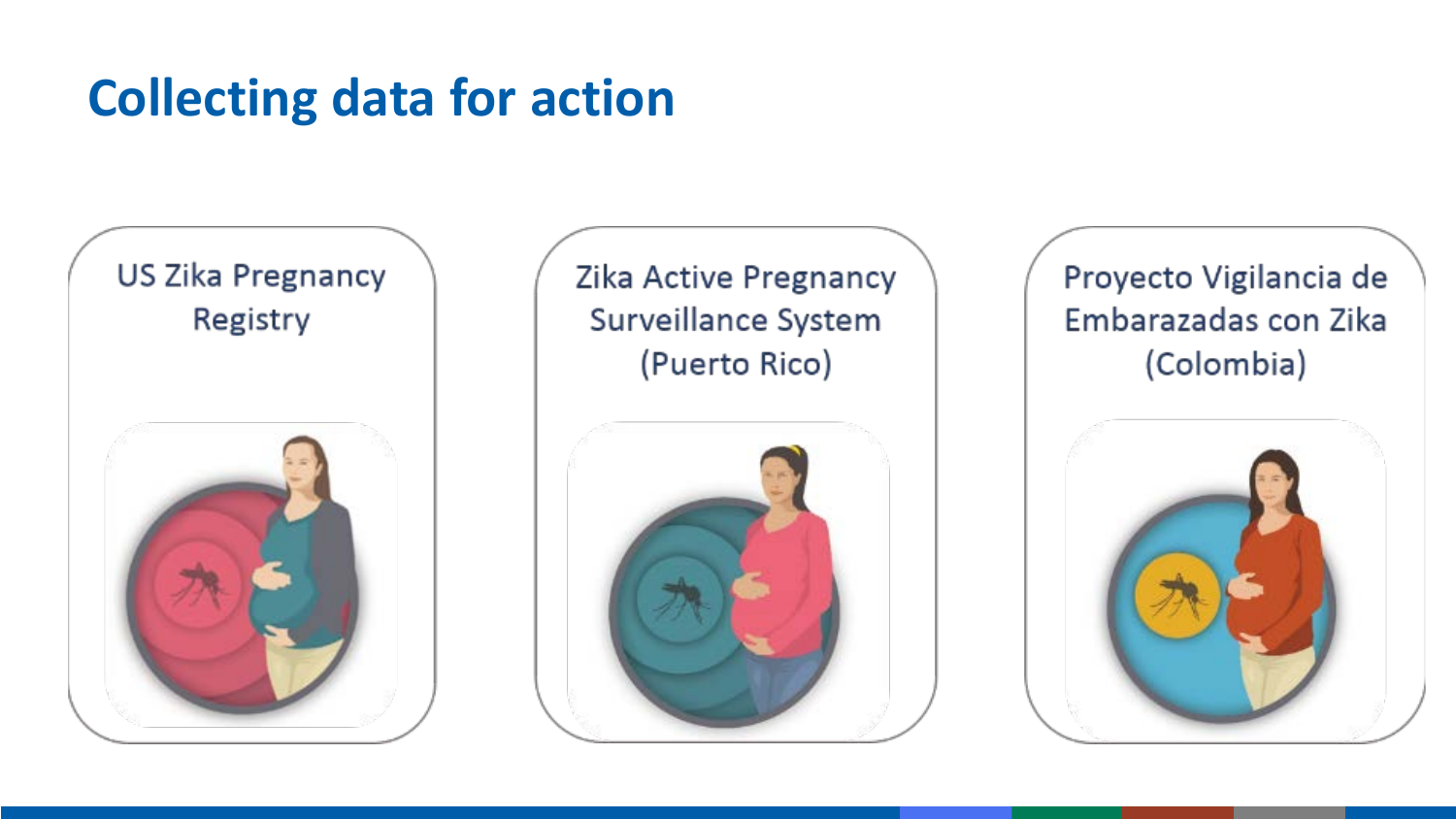# **US Zika Pregnancy Registry**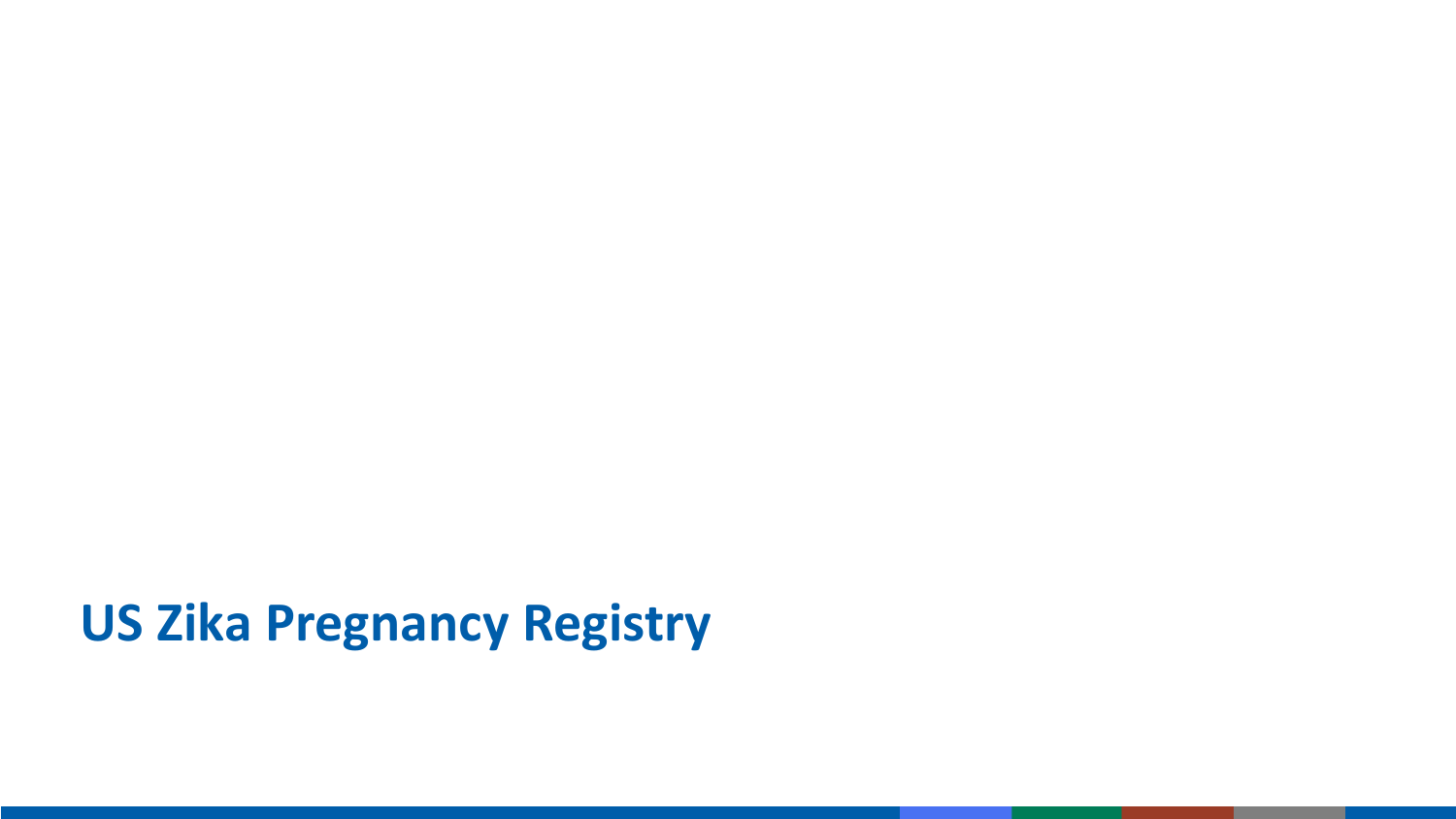#### **US Zika Pregnancy Registry : Purpose**

#### **Purpose of registry:**

To monitor pregnancy and infant outcomes following Zika virus infection during pregnancy and to inform clinical guidance and public health response

#### **How it works:**

The registry is a supplemental surveillance effort coordinated by CDC and dependent on the voluntary collaboration of the state, tribal, local,  $\alpha$ territorial health departments

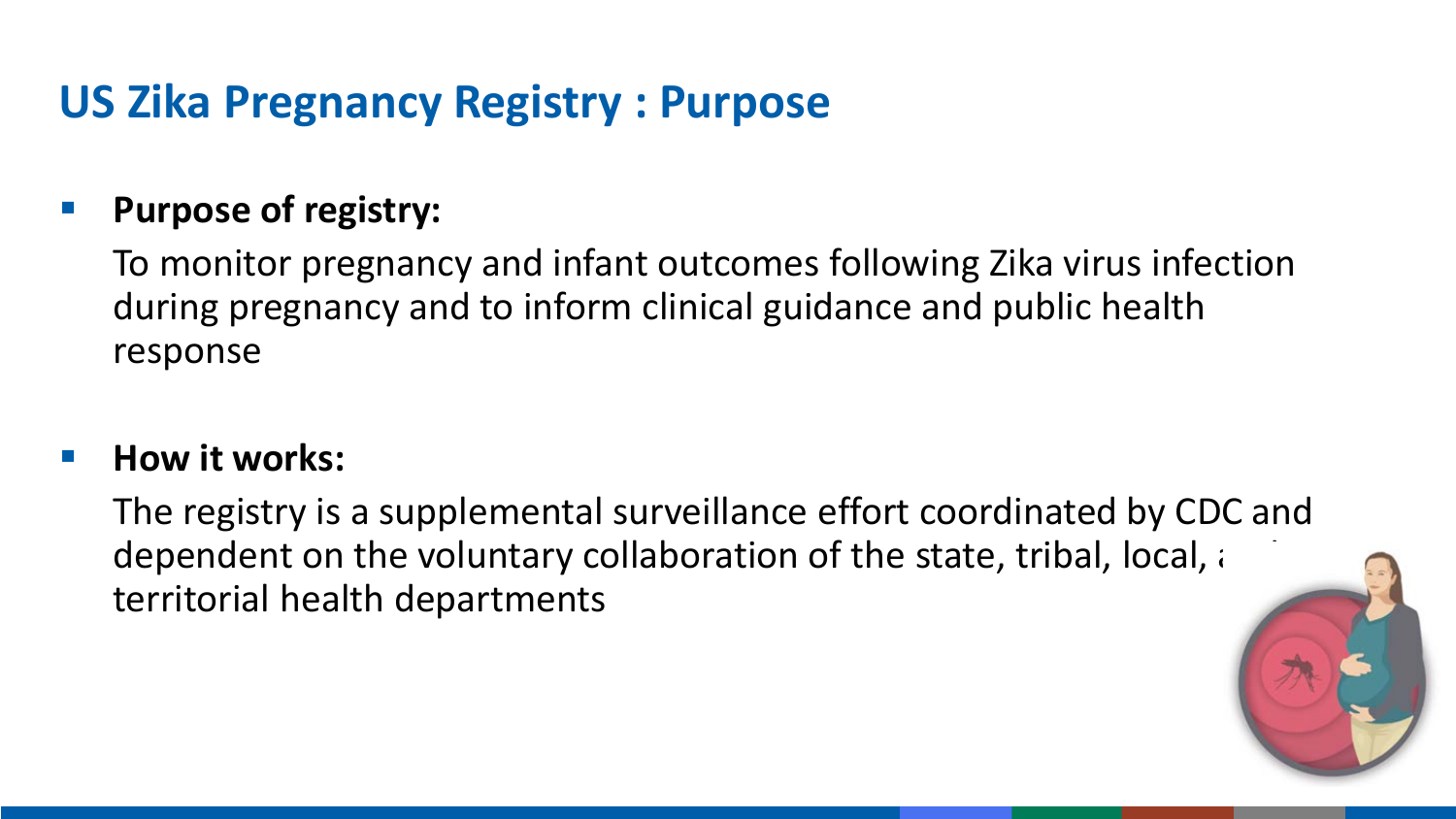#### **US Zika Pregnancy Registry**

#### **Who is included**:

Pregnant women with laboratory evidence of Zika virus infection and exposed infants born to these women; infants with laboratory evidence of congenital Zika virus infection and their mothers

#### **How can you support the registry?**

Spread the word about the US Zika Pregnancy Registry and assist with health department follow-up for pregnant women and infants who are part of the registry

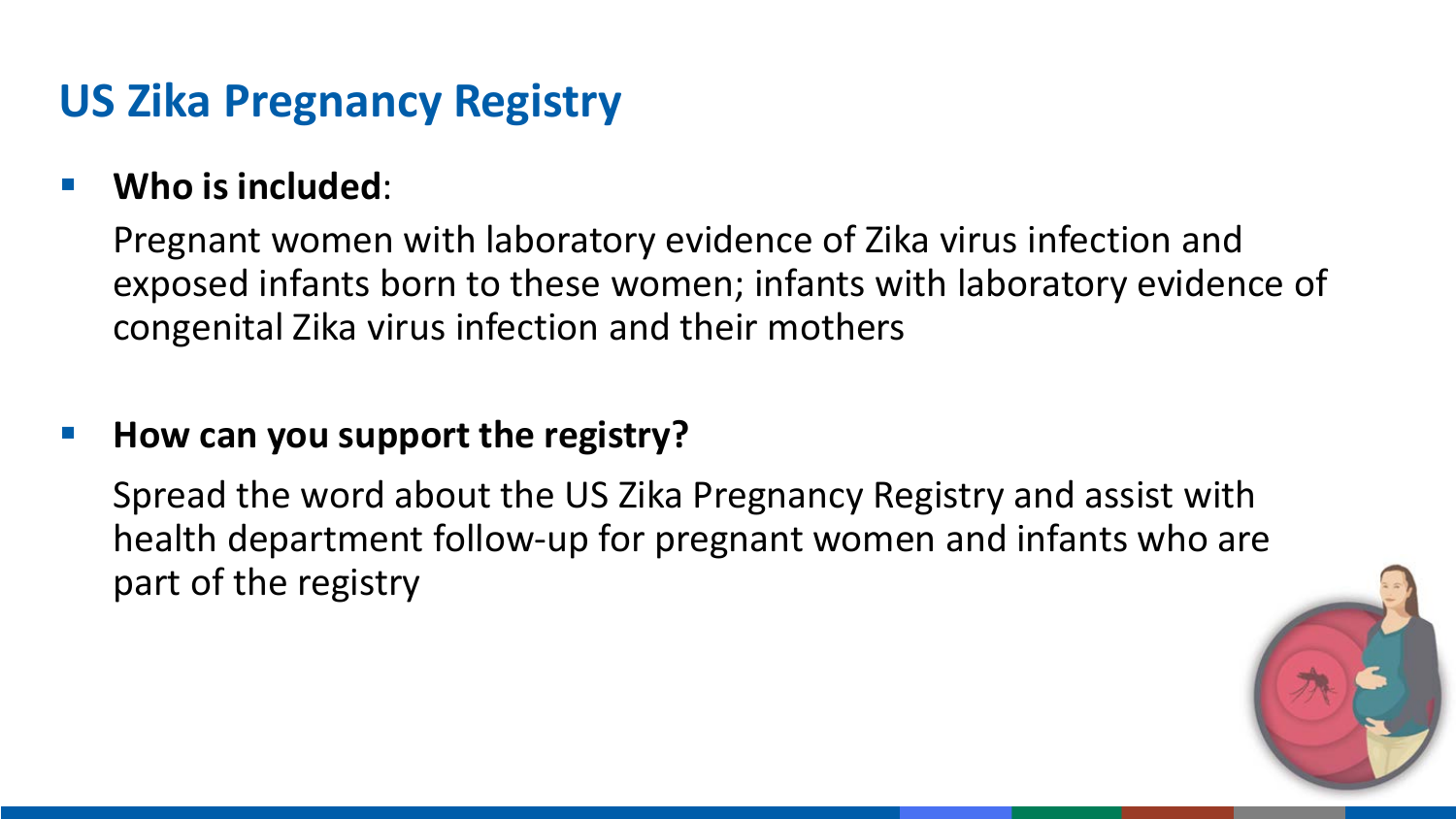## **What CDC is Doing to Respond**

- **Monitoring spread of Zika virus through public health surveillance**
- **I** Increasing laboratory capacity for testing to identify Zika virus infection
- Assisting with the development of tests that can improve detection of previous infection with Zika virus
- **Working with partners to improve mosquito control efforts**
- **Providing recommendations for prevention**
- **Promoting effective health communication strategies**
- Focusing on supporting state, local, tribal, and territorial response efforts
- $\blacksquare$  Building state capacity to identify babies with birth defects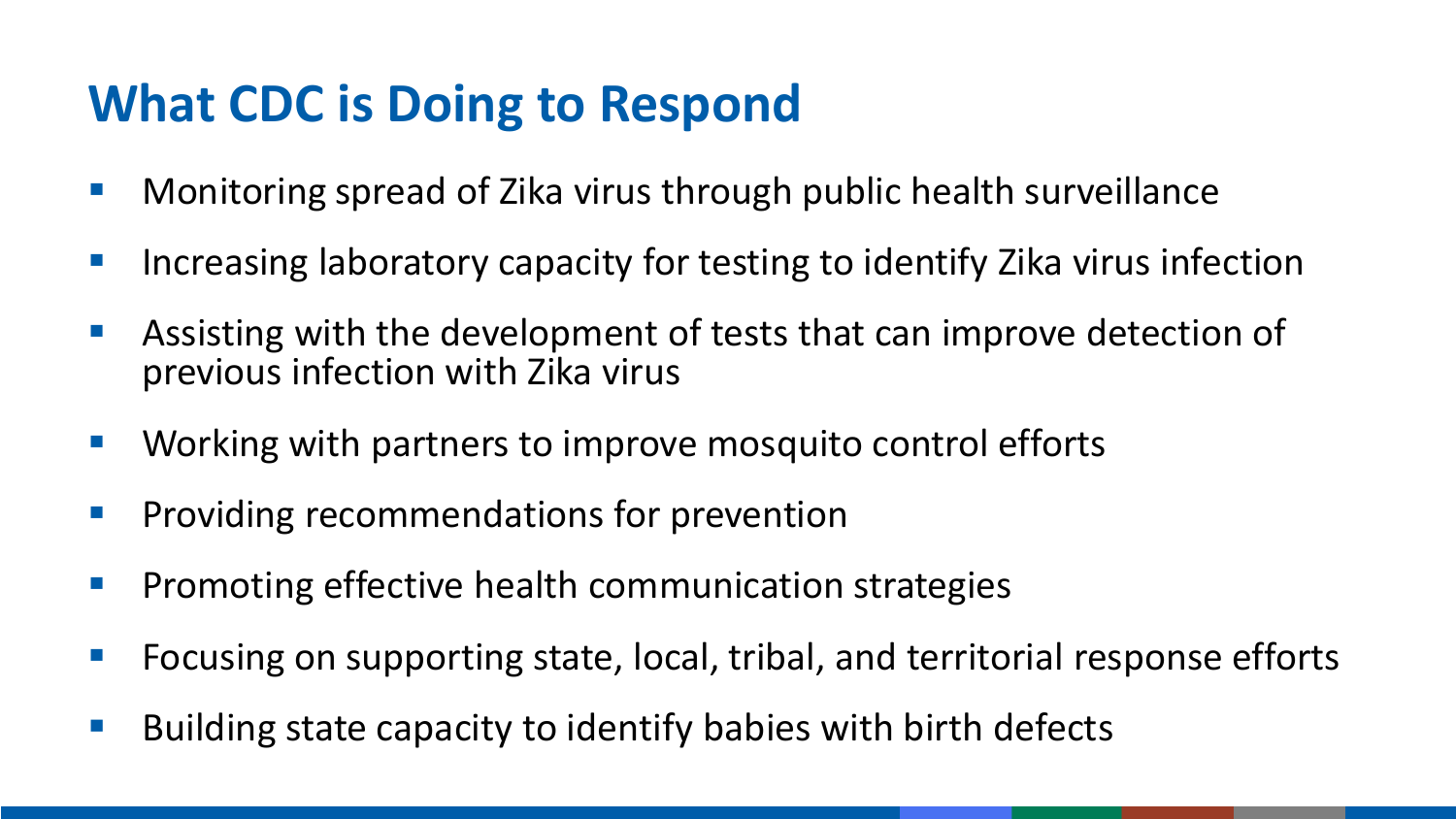# **More information: Zika and Pregnancy**

- **More information is available on the US Zika Pregnancy Registry on CDC's** US Zika Pregnancy Registry webpage
- To contact CDC Registry staff, call the CDC Emergency Operations Center watch desk at 770-488-7100 and ask for the Zika Pregnancy Hotline or email [ZIKApregnancy@cdc.gov](mailto:ZIKApregnancy@cdc.gov)
- **More information on caring for pregnant women, infants, or children with** Zika virus infection is available at [CDC's Zika website.](http://www.cdc.gov/zika/index.html)

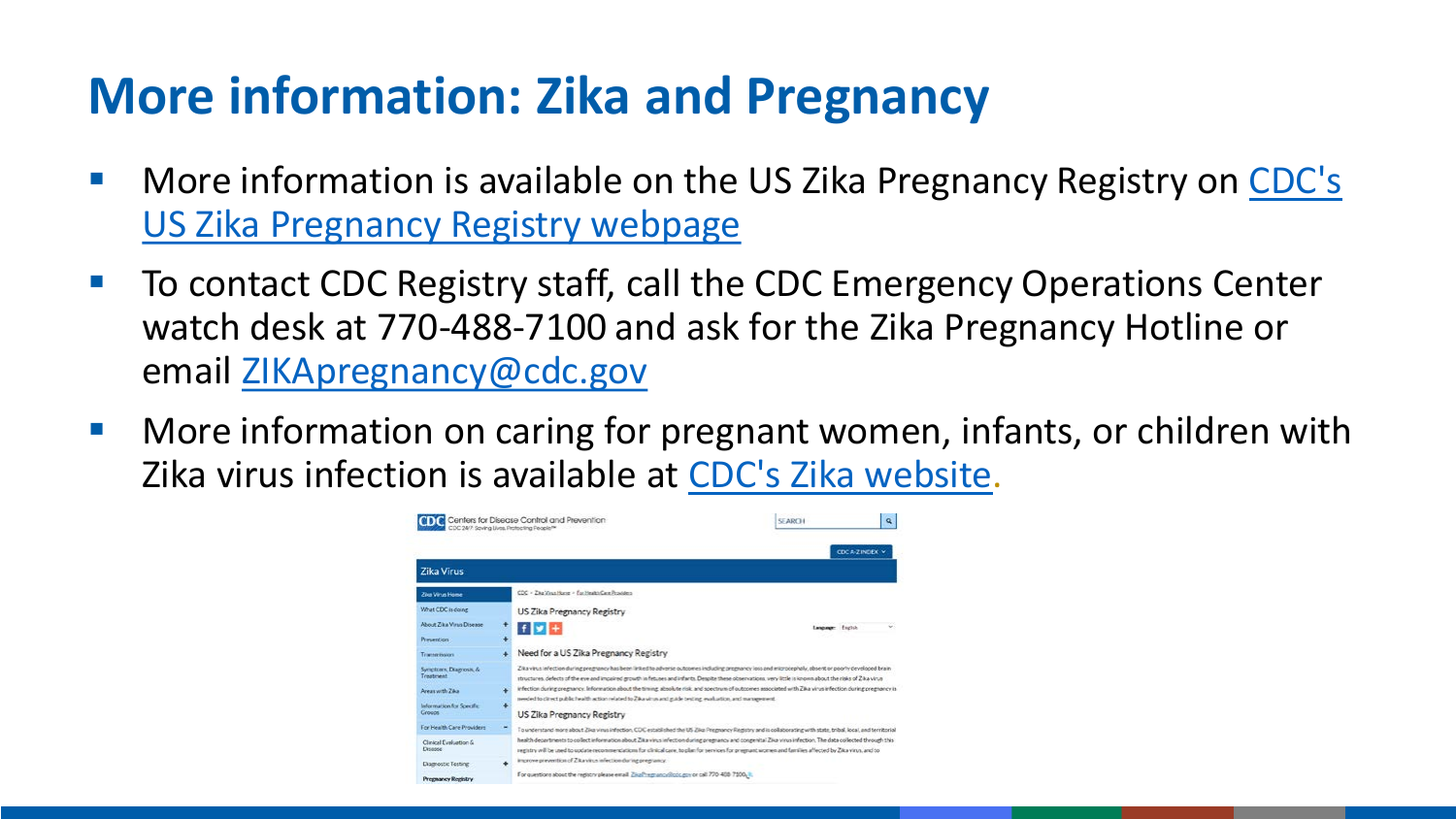#### **Zika and Birth Defects**

Janet Cragan, MD, MPH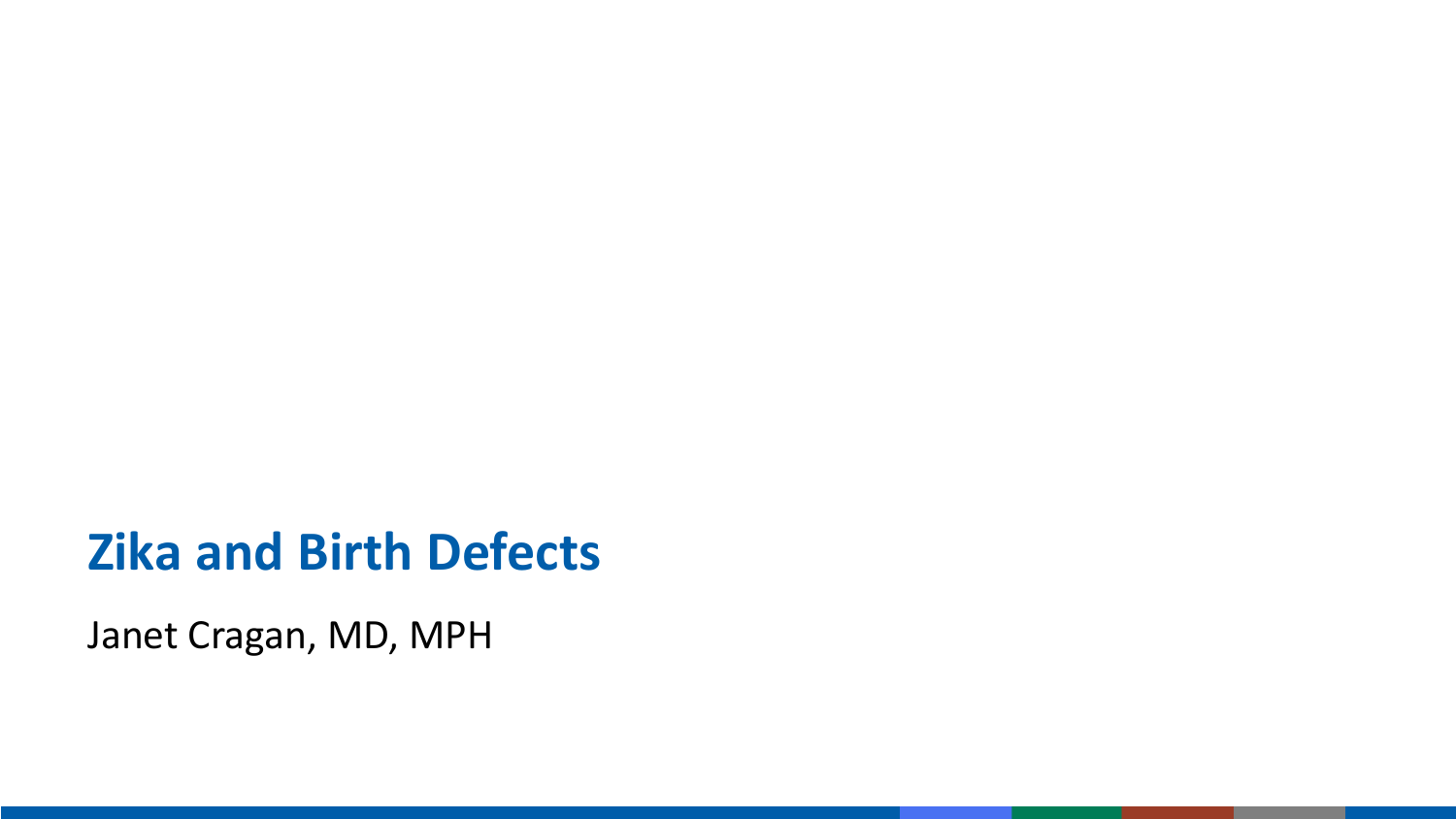## **What is Microcephaly?**

- Clinical finding of a small head when compared to infants of same sex and age
- Measured by head circumference (HC) or occipitofrontal circumference (OFC)
- Reliable assessment of intracranial brain volume
- Often leads to cognitive and/or neurologic issues
- Difficult birth defect to monitor because of inconsistent definition and use of terminology
	- Clinicians use different cut-points such as less than  $3^{rd}$ ,  $5^{th}$ , or 10<sup>th</sup> percentile for age and sex





Stevenson RE and Hall JG. Human Malformations and Related Anomalies, 2<sup>nd</sup> ed. Oxford University Press, 2006.

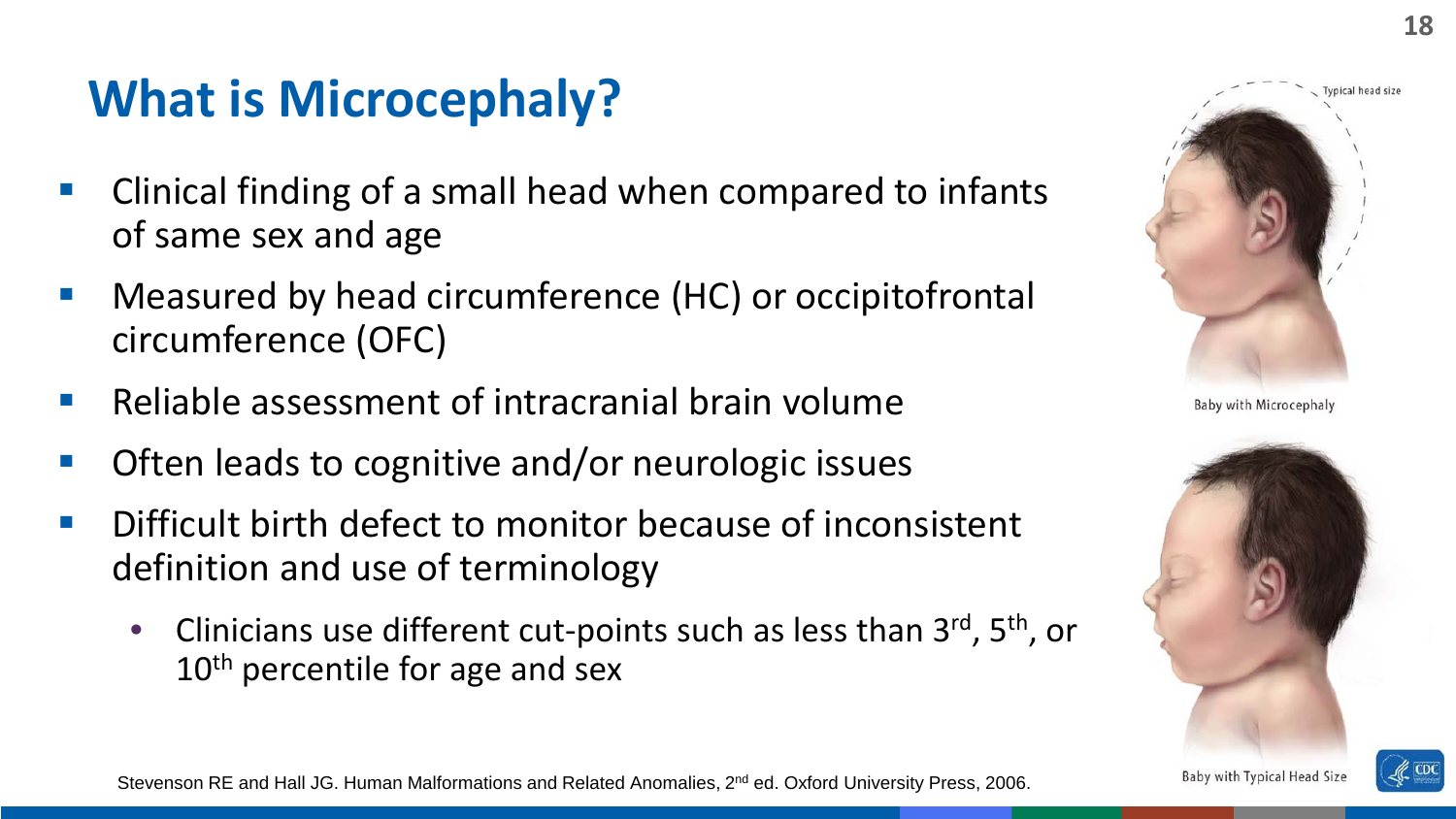#### **Range of Microcephaly Severity**



Baby with Typical Head Size

Baby with Microcephaly

Baby with Severe Microcephaly

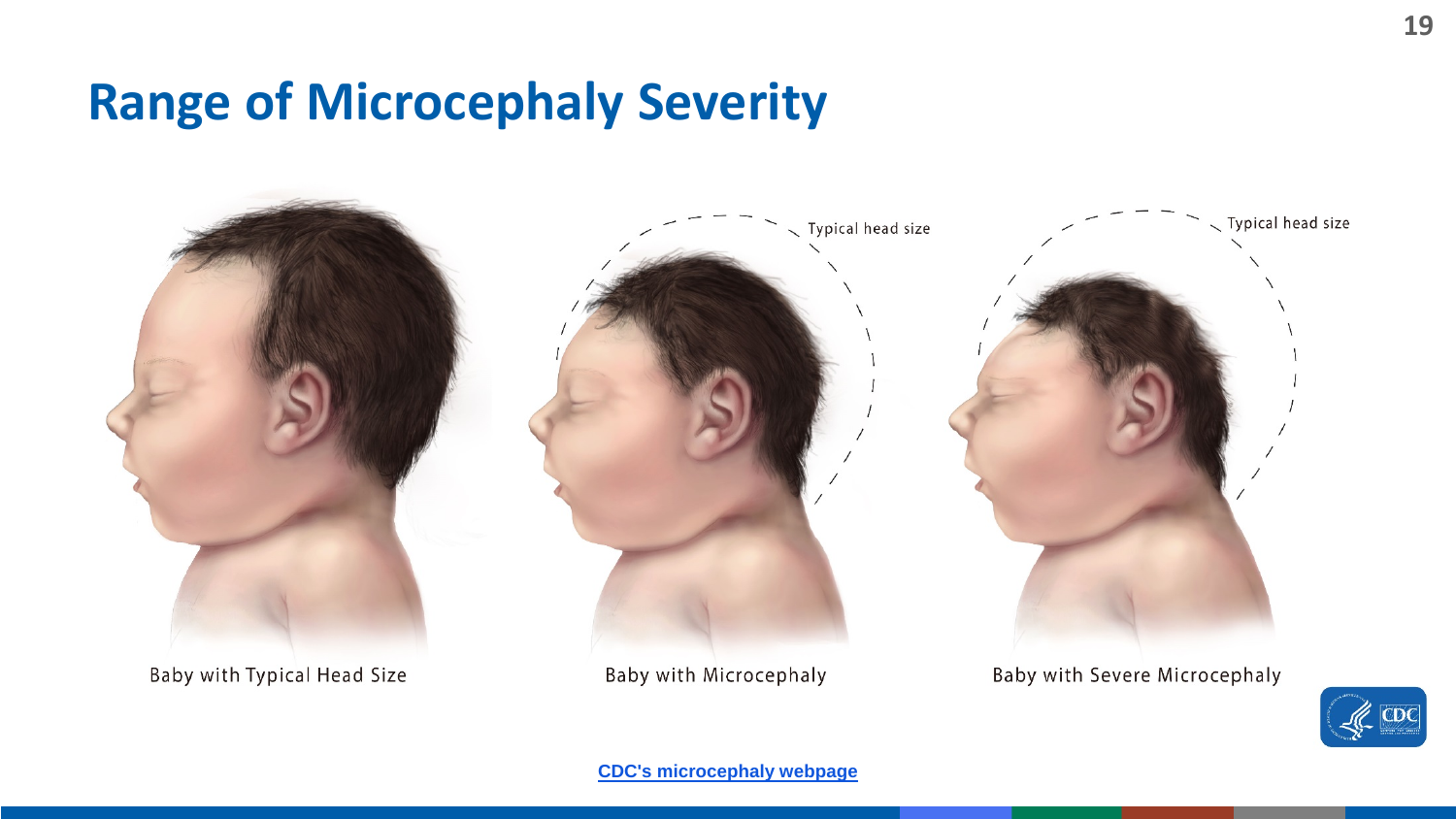### **Types of Congenital Microcephaly**

- **Disproportionate Head is small out of proportion to the weight and** length, which may be normal for age and sex
- **Proportionate Head size, weight and length all are small for age and sex** but proportional to each other
- "Relative" microcephaly Head size measures within the normal range for age and sex, but is small out of proportion to the weight and length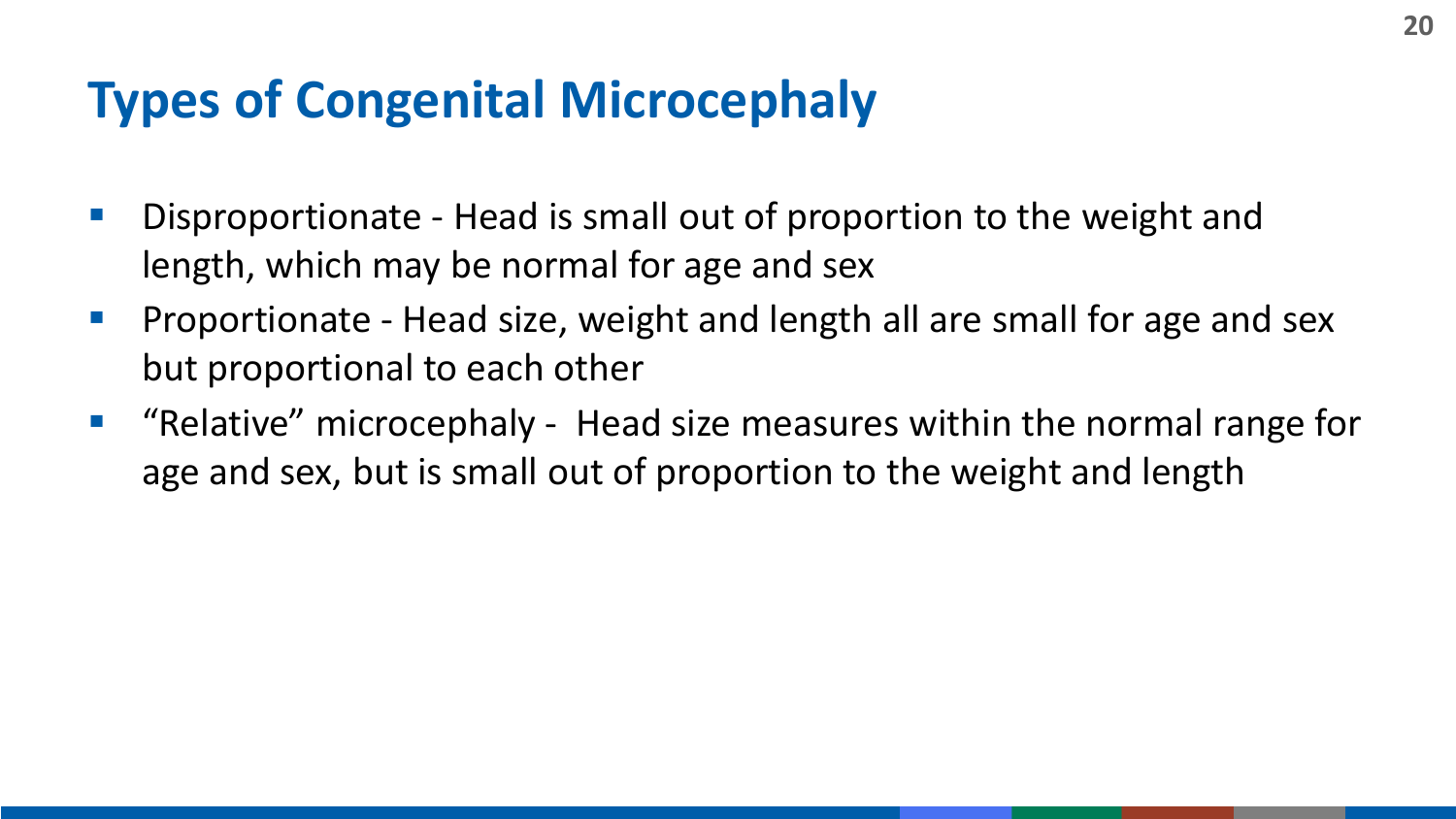# **Zika-Related Definition of Congenital Microcephaly**

#### **Definite**

- $\blacksquare$  Live Births
	- Head circumference (HC) at birth <3rd percentile for gestational age and sex, OR
	- If HC at birth is not available, HC <3rd percentile for age and sex within the first 6 weeks of life, adjusted for gestational age if preterm
- **Stillbirths and Elective Terminations** 
	- HC at delivery <3rd percentile for gestational age and sex

#### **Possible**

- $\blacksquare$  Live Births
	- If an earlier HC is not available, HC <3rd centile for age and sex beyond 6 weeks of life
- **All Pregnancy Outcomes** 
	- Microcephaly diagnosed or suspected on prenatal ultrasound in the absence of available postnatal HC measurements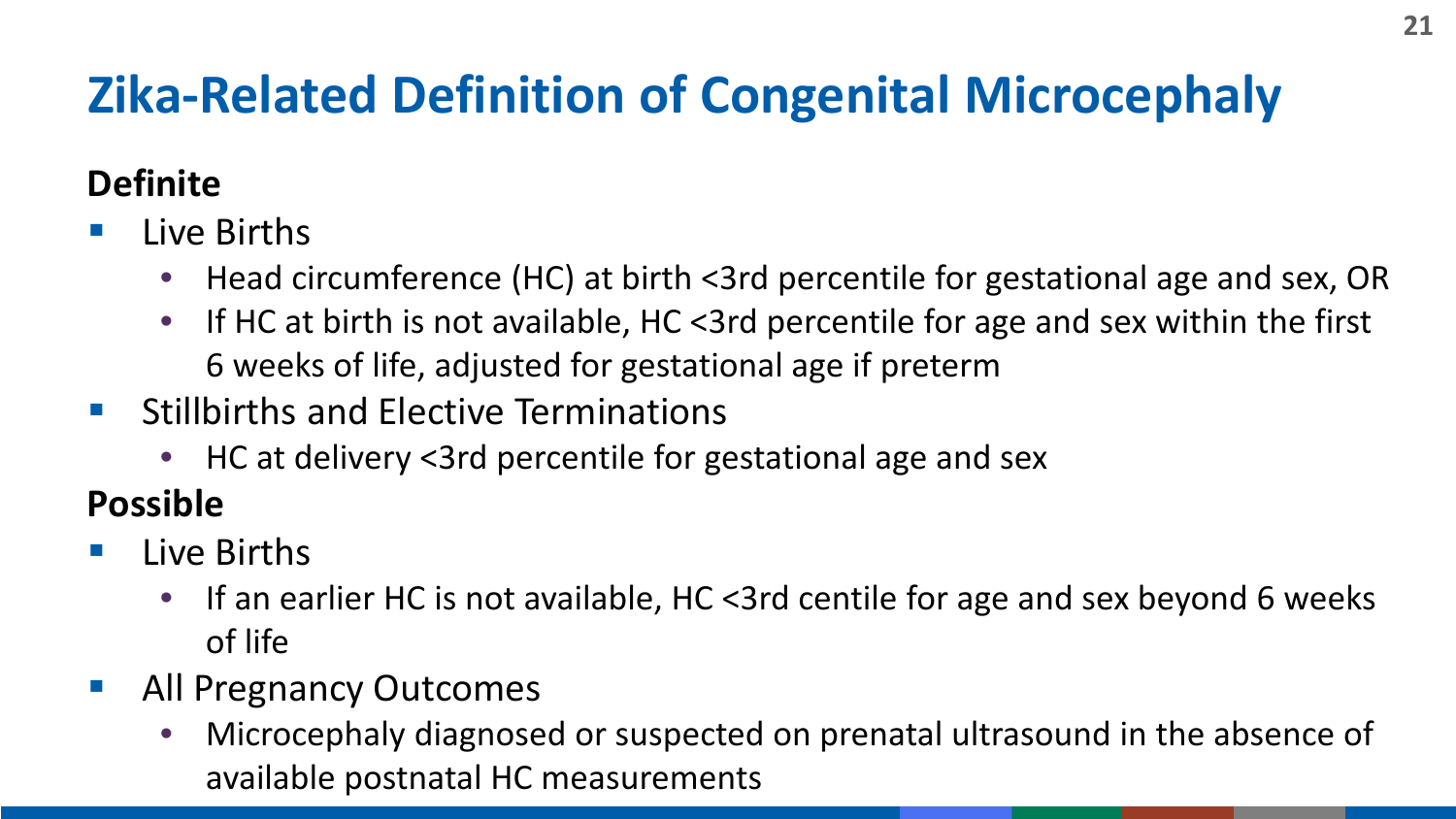# **Suggested Reference Charts for Head Circumference At Birth by Gestational Age**

| <b>Gestational Age</b><br>at Birth | <b>Reference Chart</b>                                       | <b>Web Link</b>                                                                                                                                                                                            |
|------------------------------------|--------------------------------------------------------------|------------------------------------------------------------------------------------------------------------------------------------------------------------------------------------------------------------|
| 33 to 43 Weeks                     | INTERGROWTH-21st<br>Newborn Size at Birth Chart              | https://intergrowth21.tghn.org/articles/intergrowth-21st-newborn-size-birth-chart/                                                                                                                         |
|                                    |                                                              | A tool for calculating percentiles for head circumference for infants 33-42 weeks is<br>available at: https://intergrowth21.tghn.org/global-perinatal-package/intergrowth-21st-<br>comparison-application/ |
| 34 to 32 Weeks                     | INTERGROWTH-21st<br>Very Preterm Size at Birth<br>References | https://intergrowth21.tghn.org/articles/intergrowth-21st-very-preterm-size-birth-references-<br>and-z-scores-standard-deviations/                                                                          |
|                                    |                                                              | A tool for calculating percentiles for head circumference for infants 24-32 weeks is also<br>available from this site.                                                                                     |
| $<$ 24 Weeks                       | INTERGROWTH-21st<br><b>Fetal Growth Standards</b>            | https://intergrowth21.tghn.org/articles/intergrowth-21st-fetal-growth-standards/                                                                                                                           |
|                                    |                                                              | A tool for calculating z-scores for fetal growth standards is also available from this site.                                                                                                               |

Intergrowth-21st Fetal Growth Standards are based on measurements in utero only. International standards for birth measurements in infants less than 24 weeks gestation are not available. For most elective pregnancy terminations and many stillbirths, accurate postnatal head circumference measurements are not possible.

For a study comparing head circumference measurements in utero to those obtained after birth, see: Melamed N, Yogev Y, Danon D, et al. Sonographic estimation of fetal head circumference: how accurate are we? Ultrasound Obstet Gynecol 2011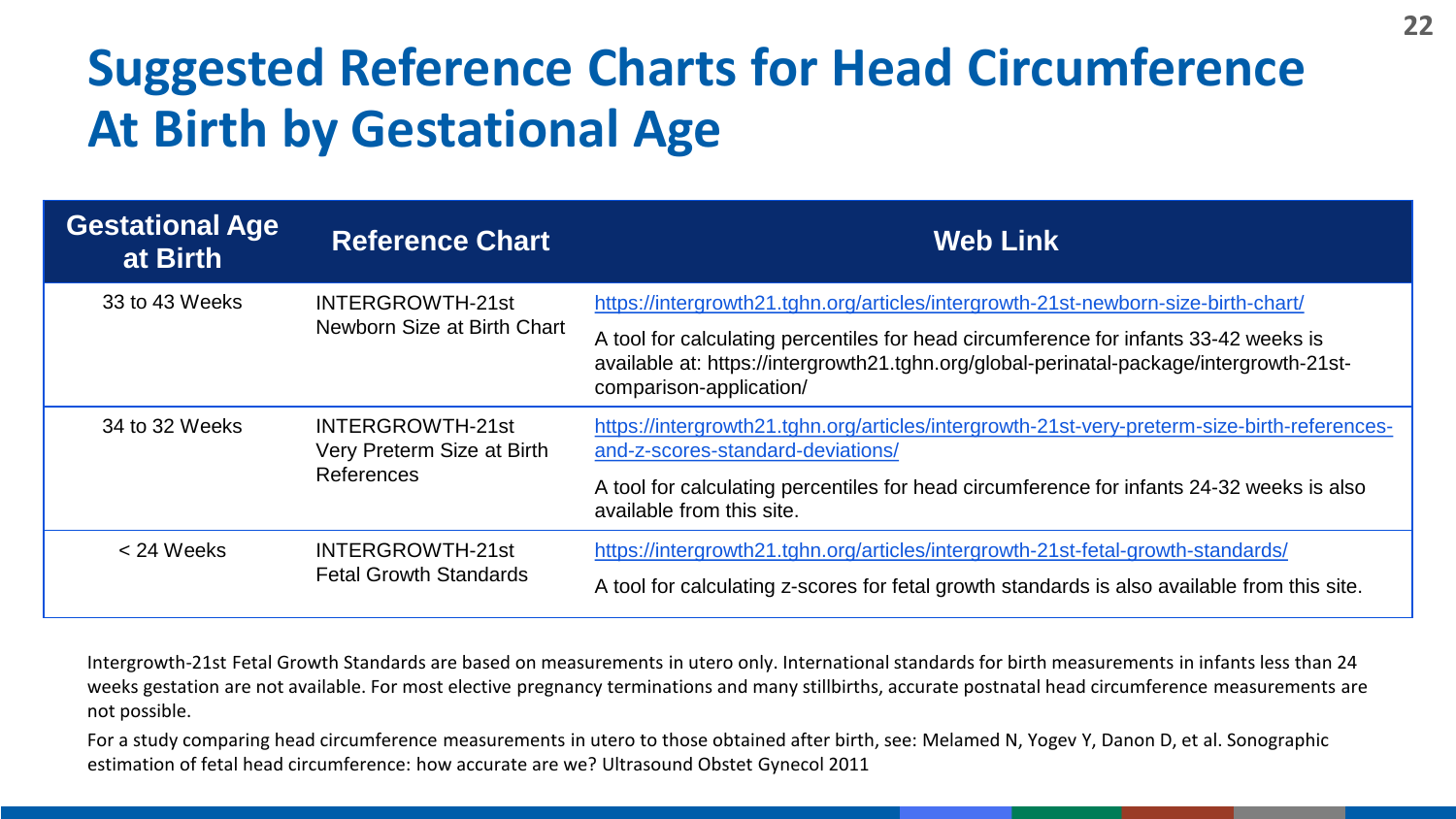#### **Assessing Prevalence**

- Subdivide the cases of microcephaly into groups
	- Severity of microcephaly
		- HC  $<3^{rd}$  percentile for age and sex
		- HC between  $3^{rd}$  and  $5^{th}$  percentiles for age and sex
		- HC  $>5<sup>th</sup>$  percentile for age and sex
		- HC values missing
	- Known (documented) causes
		- Chromosomal or genetic abnormalities
		- Syndromes (diagnosed or suspected)
		- In utero infections and types (positive culture or antibody titers)
		- Exposure to a known teratogen (e.g., alcohol, hydantoin)
	- No documented cause
- **Monitor the relative proportion of each group over time**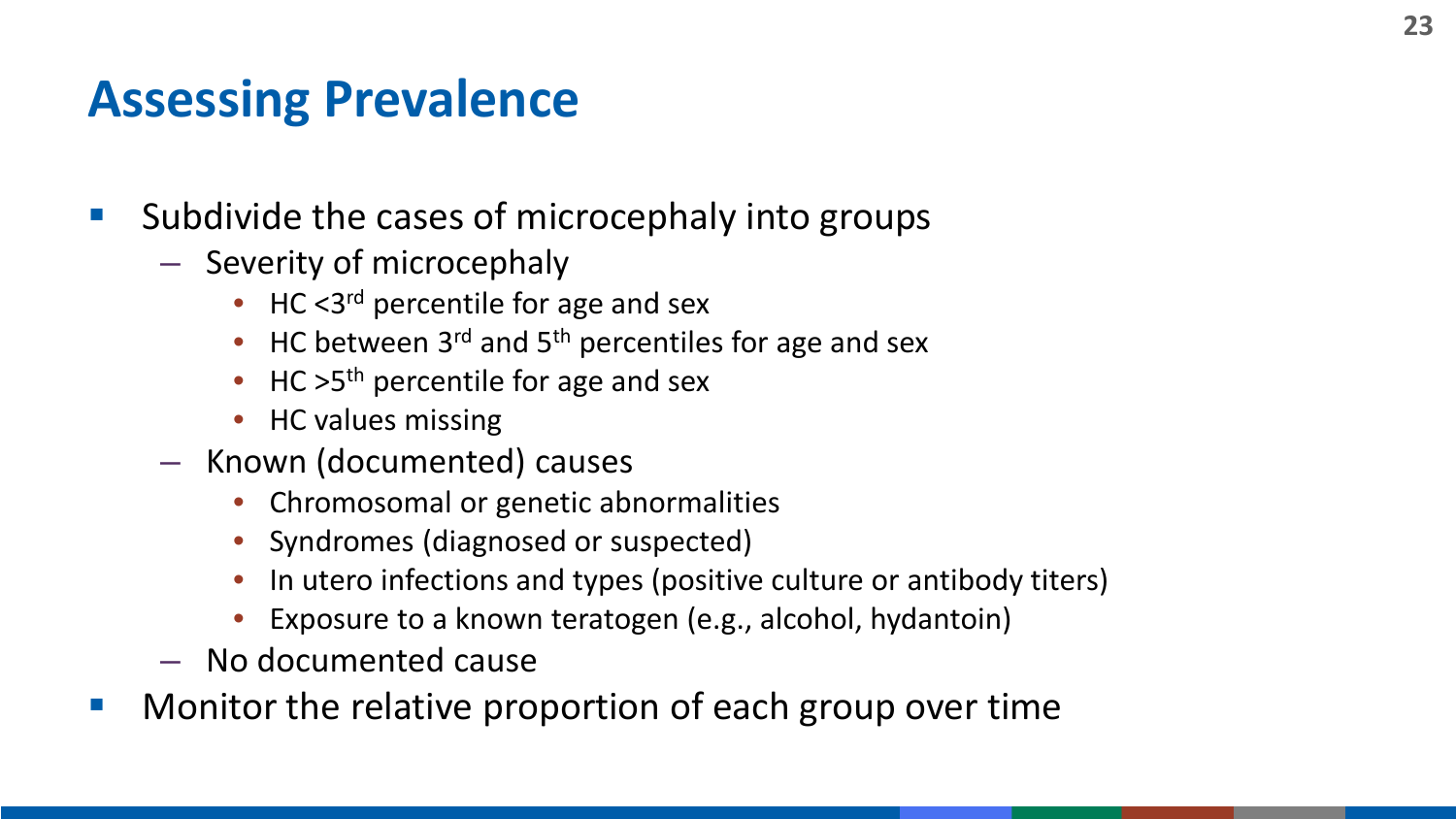#### **Brain Defects Linked with Zika in the Fetus**

- **Decreased total brain tissue with resulting microcephaly**
- **E** Calcium deposits in the brain indicating brain damage
- **Excess fluid in the brain cavities and surrounding the brain**
- **Absent or poorly formed brain structures**
- **Abnormal eye development**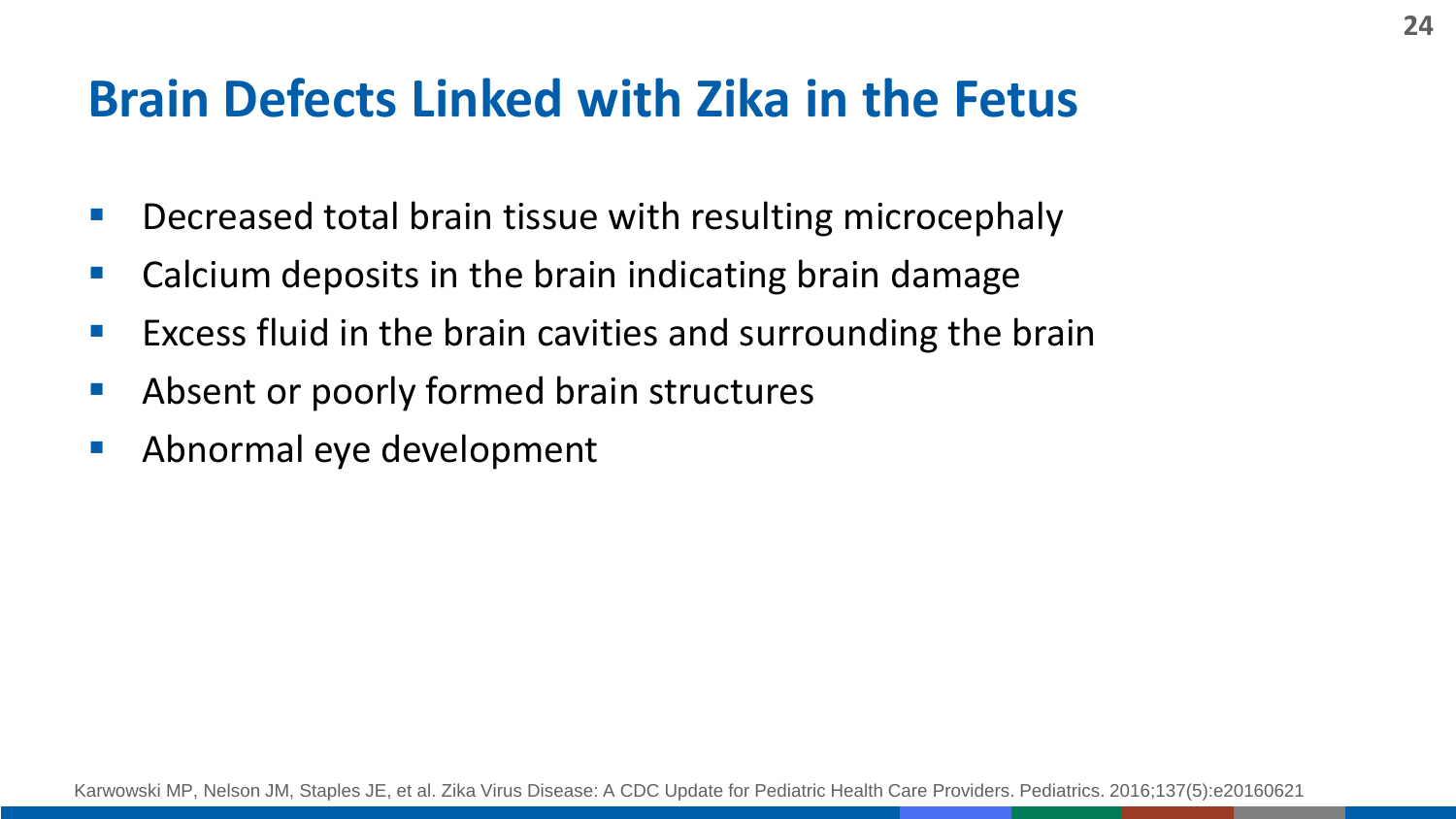# **Fetal Brain Disruption Sequence**

- First described in 1984 but noted in earlier literature
- **Brain destruction resulting in collapse of the fetal skull, microcephaly,** scalp rugae and neurologic impairment
- **Photos and X-ray from 1990 series;**  $*$  phenotype appears to be present in affected babies in Brazil



\*Moore, et al. J Pediatr 1990;116:383-386.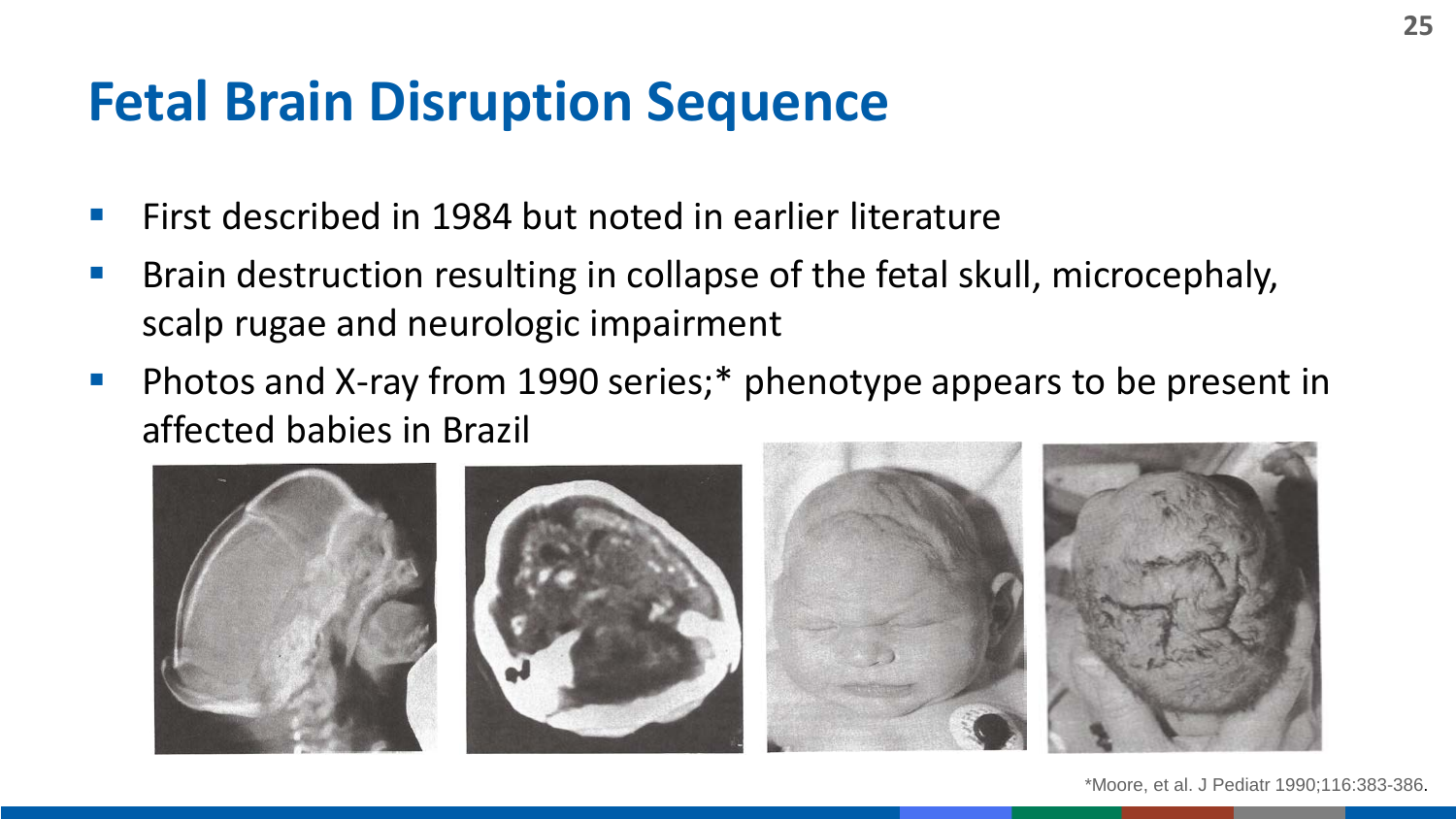## **Adverse Outcomes and Zika Virus**

- A range of other problems have been reported:
	- Eye abnormalities
	- Hearing impairment
	- Seizures
	- Swallowing impairment
	- Hypertonicity and posturing
	- Contractures, including club foot and curving of the joints
	- Severe irritability
	- Developmental delay
	- Growth abnormalities, including intrauterine growth restriction and disproportionate growth (head size alone affected)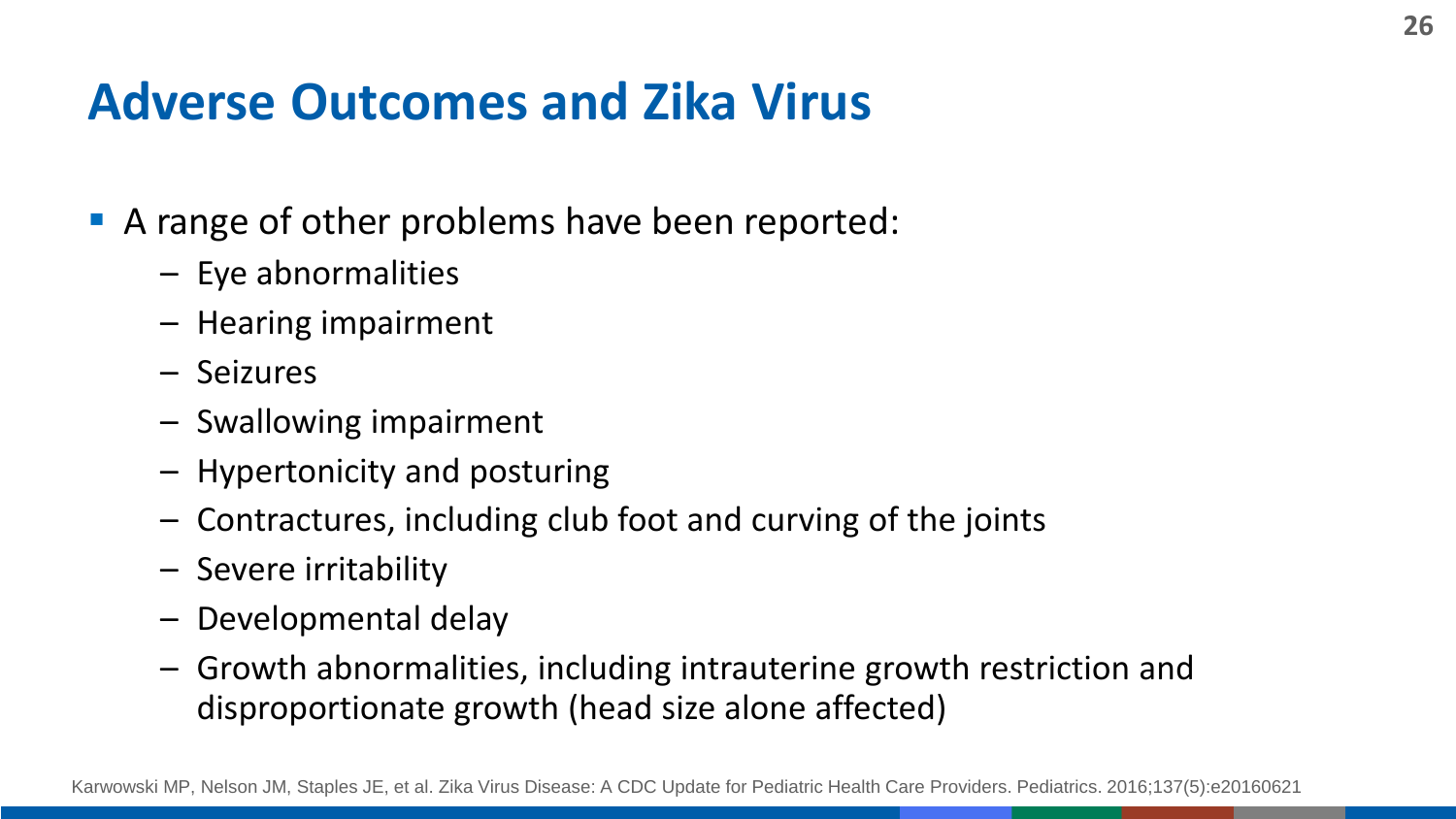# **Draft Funding Opportunity Announcement #CDC-RFA-DD16-1605**

- Surveillance, prevention, and intervention activities for infants with microcephaly and other adverse outcomes linked with the Zika virus
	- Establish, enhance, and maintain rapid population-based surveillance of microcephaly and other adverse outcomes (especially central nervous system defects) possibly linked to Zika virus infection during pregnancy using an active case-finding methodology
	- Participate in centralized pooled clinical and surveillance data projects
	- Ensure affected infants and families are referred to services
	- Assess health and developmental outcomes of these children
- Additional information is available on the HHS Grants Forecast website at https://forecast.grantsolutions.gov/index.cfm?switch=grant.view&gff\_gra nts forecastInfoID=100001785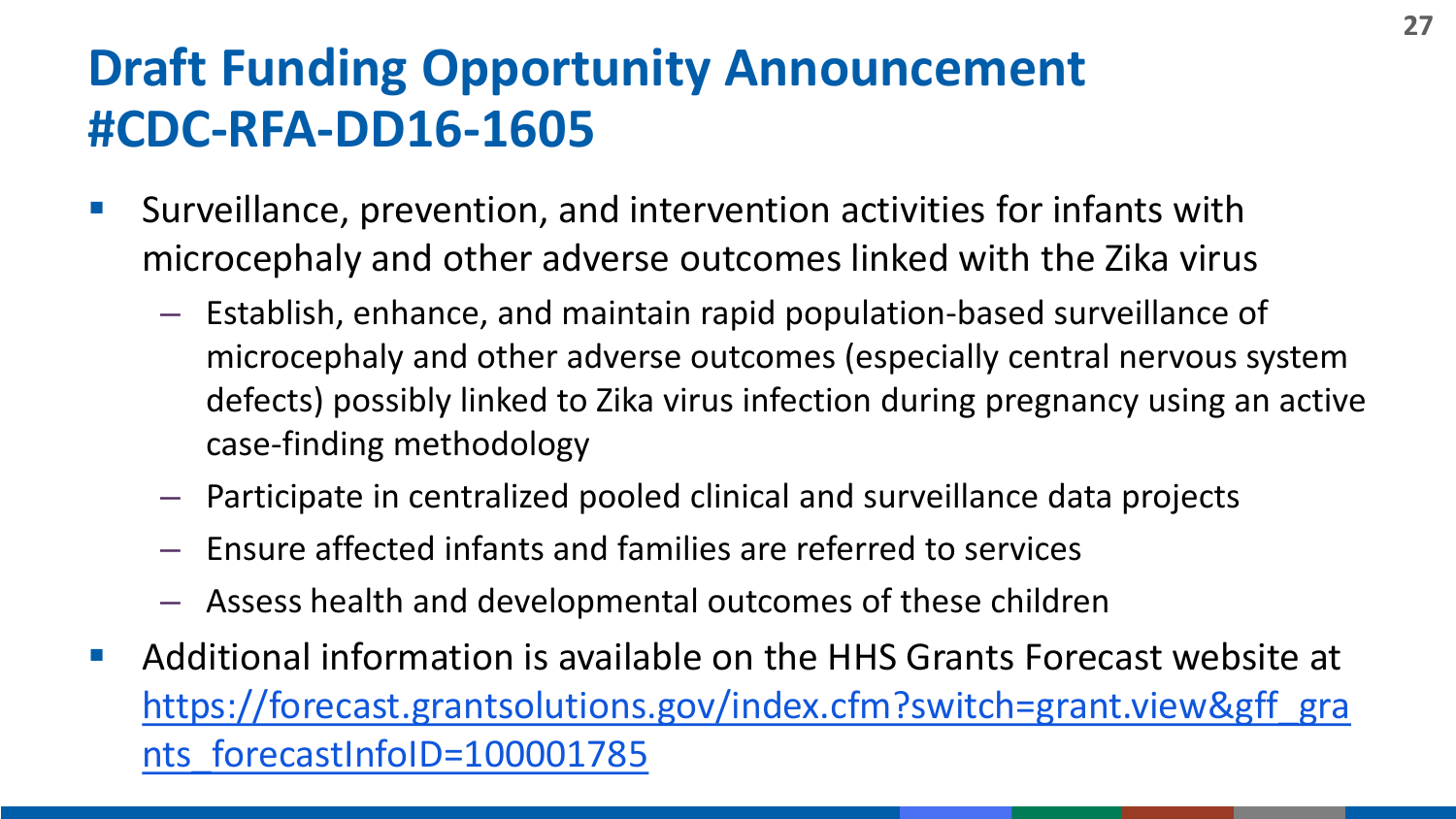## **Sources for Data Collection**

- Where deliveries occur
	- Birth hospitals, birthing centers/midwifery practices, home births
	- Where elective terminations are performed after prenatal diagnosis of defects
- Where children with microcephaly and central nervous system abnormalities are seen and evaluated
	- Pediatric and family practice clinics
	- Subspecialty clinics (neurology, genetics)
	- Developmental clinics, early intervention programs
- **Reporting by healthcare providers and programs** 
	- May need to revise reporting forms to include information specific to abnormalities of interest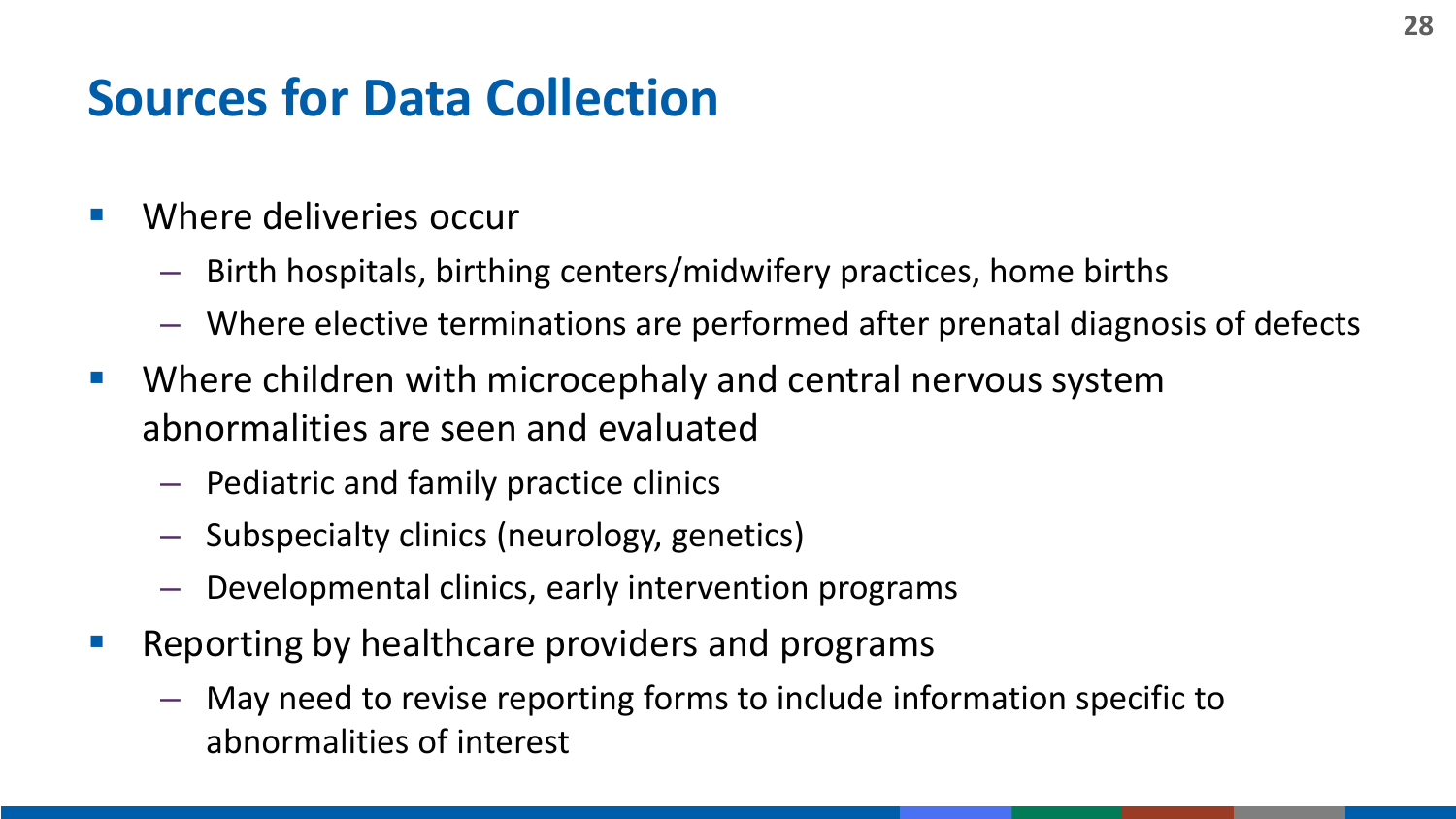#### **Engage the Healthcare Community**

- Need to educate the healthcare community about Zika-related outcomes and why reporting is important
- **Provide a letter from the state health commissioner or someone in** authority outlining the need for reporting and the circumstances that allow physicians to report patient information
- Collaborate with state professional societies (AAP, AAFP, ACOG, Hospital Association) to inform providers caring for infants and young children
- **Provide feedback and ongoing updates to maintain reporting and** ascertainment going forward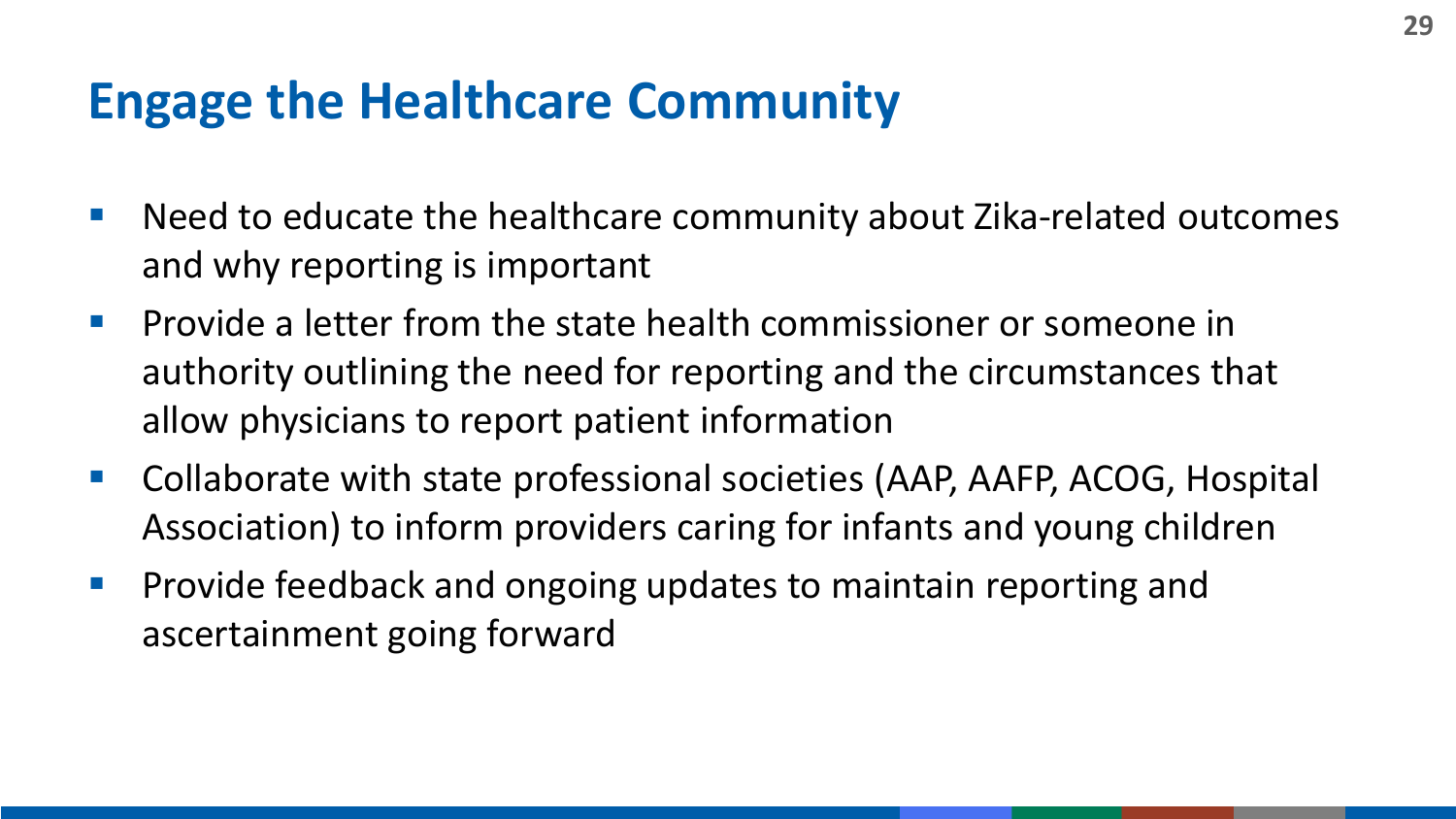#### **More information: Zika and Birth Defects**

- For clinical questions, please contact  $ZikamCH@cdc.gov$
- **Information about microcephaly, including webinar on conducting** surveillance: <http://www.cdc.gov/ncbddd/birthdefects/microcephaly.html>
- National Birth Defects Prevention Network: http://nbdpn.org/